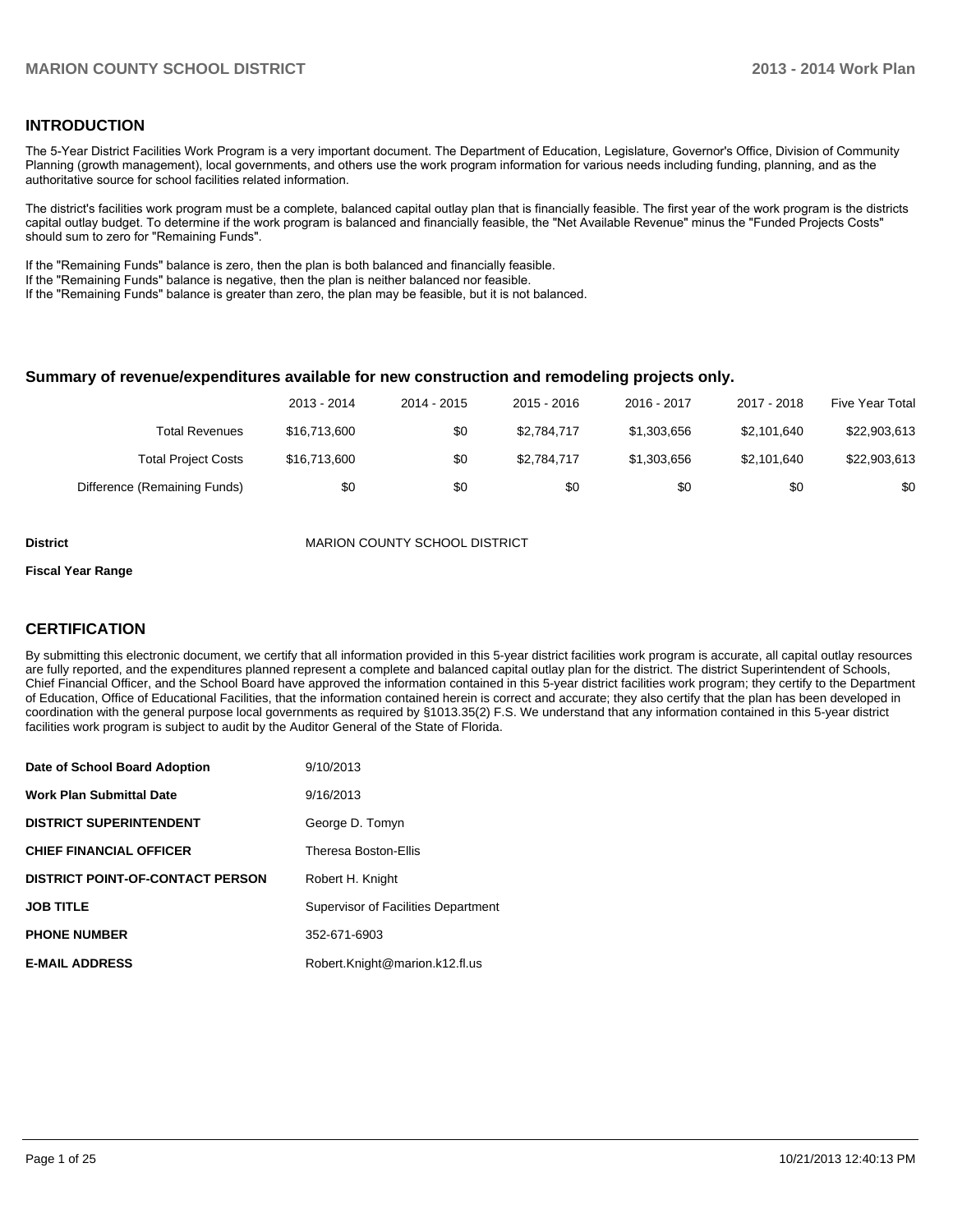# **Expenditures**

#### **Expenditure for Maintenance, Repair and Renovation from 1.50-Mills and PECO**

Annually, prior to the adoption of the district school budget, each school board must prepare a tentative district facilities work program that includes a schedule of major repair and renovation projects necessary to maintain the educational and ancillary facilities of the district.

| Item                                          | 2013 - 2014<br><b>Actual Budget</b> | 2014 - 2015<br>Projected | 2015 - 2016<br>Projected | 2016 - 2017<br>Projected | 2017 - 2018<br>Projected | <b>Total</b> |  |  |  |  |  |
|-----------------------------------------------|-------------------------------------|--------------------------|--------------------------|--------------------------|--------------------------|--------------|--|--|--|--|--|
| <b>HVAC</b>                                   | \$0                                 | \$0                      | \$0                      | \$0                      | \$0                      | \$0          |  |  |  |  |  |
| Locations: No Locations for this expenditure. |                                     |                          |                          |                          |                          |              |  |  |  |  |  |
| Flooring                                      | \$0                                 | \$0                      | \$0                      | \$0                      | \$0                      | \$0          |  |  |  |  |  |
| Locations: No Locations for this expenditure. |                                     |                          |                          |                          |                          |              |  |  |  |  |  |
| Roofing                                       | \$0                                 | \$0                      | \$0                      | \$0                      | \$0                      | \$0          |  |  |  |  |  |
| Locations: No Locations for this expenditure. |                                     |                          |                          |                          |                          |              |  |  |  |  |  |
| Safety to Life                                | \$0                                 | \$0                      | \$0                      | \$0                      | \$0                      | \$0          |  |  |  |  |  |
| Locations: No Locations for this expenditure. |                                     |                          |                          |                          |                          |              |  |  |  |  |  |
| Fencing                                       | \$0                                 | \$0                      | \$0                      | \$0                      | \$0                      | \$0          |  |  |  |  |  |
| Locations: No Locations for this expenditure. |                                     |                          |                          |                          |                          |              |  |  |  |  |  |
| Parking                                       | \$0                                 | \$0                      | \$0                      | \$0                      | \$0                      | \$0          |  |  |  |  |  |
| Locations: No Locations for this expenditure. |                                     |                          |                          |                          |                          |              |  |  |  |  |  |
| Electrical                                    | \$0                                 | \$0                      | \$0                      | \$0                      | \$0                      | \$0          |  |  |  |  |  |
| Locations: No Locations for this expenditure. |                                     |                          |                          |                          |                          |              |  |  |  |  |  |
| Fire Alarm                                    | \$0                                 | \$0                      | \$0                      | \$0                      | \$0                      | \$0          |  |  |  |  |  |
| Locations: No Locations for this expenditure. |                                     |                          |                          |                          |                          |              |  |  |  |  |  |
| Telephone/Intercom System                     | \$0                                 | \$0                      | \$0                      | \$0]                     | \$0                      | \$0          |  |  |  |  |  |
| Locations: No Locations for this expenditure. |                                     |                          |                          |                          |                          |              |  |  |  |  |  |
| <b>Closed Circuit Television</b>              | \$0                                 | \$0                      | \$0                      | \$0                      | \$0                      | \$0          |  |  |  |  |  |
| Locations: No Locations for this expenditure. |                                     |                          |                          |                          |                          |              |  |  |  |  |  |
| Paint                                         | \$0                                 | \$0                      | \$0                      | \$0                      | \$0                      | \$0          |  |  |  |  |  |
| Locations: No Locations for this expenditure. |                                     |                          |                          |                          |                          |              |  |  |  |  |  |
| Maintenance/Repair                            | \$0                                 | \$0                      | \$0                      | \$0                      | \$0                      | \$0          |  |  |  |  |  |
| Locations: No Locations for this expenditure. |                                     |                          |                          |                          |                          |              |  |  |  |  |  |
| <b>Sub Total:</b>                             | \$0                                 | \$0                      | \$0                      | \$0                      | \$0                      | \$0          |  |  |  |  |  |

| PECO Maintenance Expenditures | \$0 | \$1.327.445 | \$1.556.053 | .718.203<br>\$1., | \$0 <sub>1</sub> | \$4,601,701 |
|-------------------------------|-----|-------------|-------------|-------------------|------------------|-------------|
| 1.50 Mill Sub Total:          | \$0 | \$0         | ΦΩ<br>Φ∪    | \$0               | \$0 <sub>1</sub> | \$0         |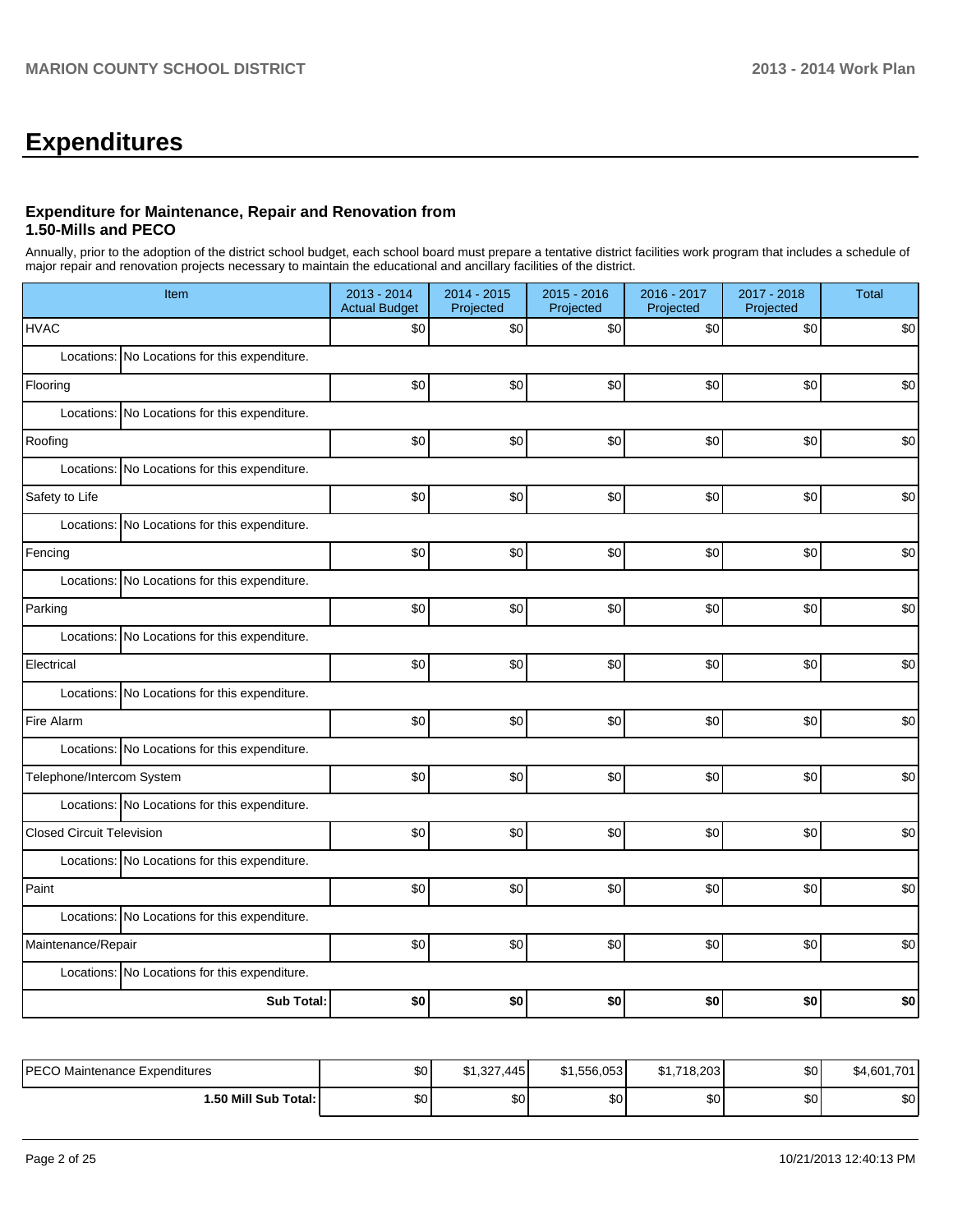| <b>Other Items</b>                                         | 2013 - 2014<br><b>Actual Budget</b> | $2014 - 2015$<br>Projected | $2015 - 2016$<br>Projected | 2016 - 2017<br>Projected | 2017 - 2018<br>Projected | <b>Total</b> |
|------------------------------------------------------------|-------------------------------------|----------------------------|----------------------------|--------------------------|--------------------------|--------------|
| District - Wide Playgrounds                                | \$0                                 | \$0                        | \$25,000                   | \$0                      | \$0                      | \$25,000     |
| Locations SUPPORT SERVICES CENTER                          |                                     |                            |                            |                          |                          |              |
| Re-roof Buildings 1-6                                      | \$0                                 | \$0                        | \$75,000                   | \$0                      | \$0                      | \$75,000     |
| Locations BOOSTER STADIUM                                  |                                     |                            |                            |                          |                          |              |
| Replace Metal Roof                                         | \$0                                 | \$600,000                  | \$0                        | \$0                      | \$0                      | \$600,000    |
| Locations CENTRAL WAREHOUSE                                |                                     |                            |                            |                          |                          |              |
| District - Wide Drop Ceilings                              | \$0                                 | \$0                        | \$75,000                   | \$0                      | \$0                      | \$75,000     |
| Locations SUPPORT SERVICES CENTER                          |                                     |                            |                            |                          |                          |              |
| Re-Roof Bldg 24                                            | \$0                                 | \$0                        | \$0                        | \$112,000                | \$0                      | \$112,000    |
| Locations MARION TECHNICAL INSTITUTE                       |                                     |                            |                            |                          |                          |              |
| <b>HVAC Upgrades</b>                                       | \$0                                 | \$0                        | \$0                        | \$1,049,434              | \$0                      | \$1,049,434  |
| Locations EVERGREEN ELEMENTARY                             |                                     |                            |                            |                          |                          |              |
| Re-roof Buildings 1-4                                      | \$0                                 | \$0                        | \$495,263                  | \$0                      | \$0                      | \$495,263    |
| Locations NORTH MARION SENIOR HIGH                         |                                     |                            |                            |                          |                          |              |
| Re-roof Bldg. 3 Techni-Sphere                              | \$0                                 | \$0                        | \$0                        | \$112,000                | \$0                      | \$112,000    |
| Locations FORT KING MIDDLE                                 |                                     |                            |                            |                          |                          |              |
| District - Wide Safety-to-Life                             | \$0                                 | \$132,745                  | \$155,605                  | \$171,820                | \$0                      | \$460,170    |
| Locations SUPPORT SERVICES CENTER                          |                                     |                            |                            |                          |                          |              |
| District - Wide Flooring Replacement                       | \$0                                 | \$100,000                  | \$280,185                  | \$122,949                | \$0                      | \$503,134    |
| Locations SUPPORT SERVICES CENTER                          |                                     |                            |                            |                          |                          |              |
| District - Wide Gutter Replacement                         | \$0                                 | \$30,000                   | \$0                        | \$0                      | \$0                      | \$30,000     |
| Locations SUPPORT SERVICES CENTER                          |                                     |                            |                            |                          |                          |              |
| District - Wide ADA Compliance                             | \$0                                 | \$50,000                   | \$50,000                   | \$50,000                 | \$0                      | \$150,000    |
| Locations SUPPORT SERVICES CENTER                          |                                     |                            |                            |                          |                          |              |
| District - Wide Door/Hardware Replacement                  | \$0                                 | \$50,000                   | \$50,000                   | \$0                      | \$0                      | \$100,000    |
| Locations SUPPORT SERVICES CENTER                          |                                     |                            |                            |                          |                          |              |
| District - Wide Pressure Washing                           | \$0                                 | \$75,000                   | \$100,000                  | \$25,000                 | \$0                      | \$200,000    |
| Locations SUPPORT SERVICES CENTER                          |                                     |                            |                            |                          |                          |              |
| District - Wide Concrete/Asphalt Resurfacing &<br>Striping | \$0                                 | \$139,700                  | \$0                        | \$0                      | \$0                      | \$139,700    |
| Locations SUPPORT SERVICES CENTER                          |                                     |                            |                            |                          |                          |              |
| District - Wide Painting                                   | \$0                                 | \$100,000                  | \$200,000                  | \$75,000                 | \$0                      | \$375,000    |
| Locations SUPPORT SERVICES CENTER                          |                                     |                            |                            |                          |                          |              |
| District - Wide Portable Repairs                           | \$0                                 | \$50,000                   | \$50,000                   | \$0                      | \$0                      | \$100,000    |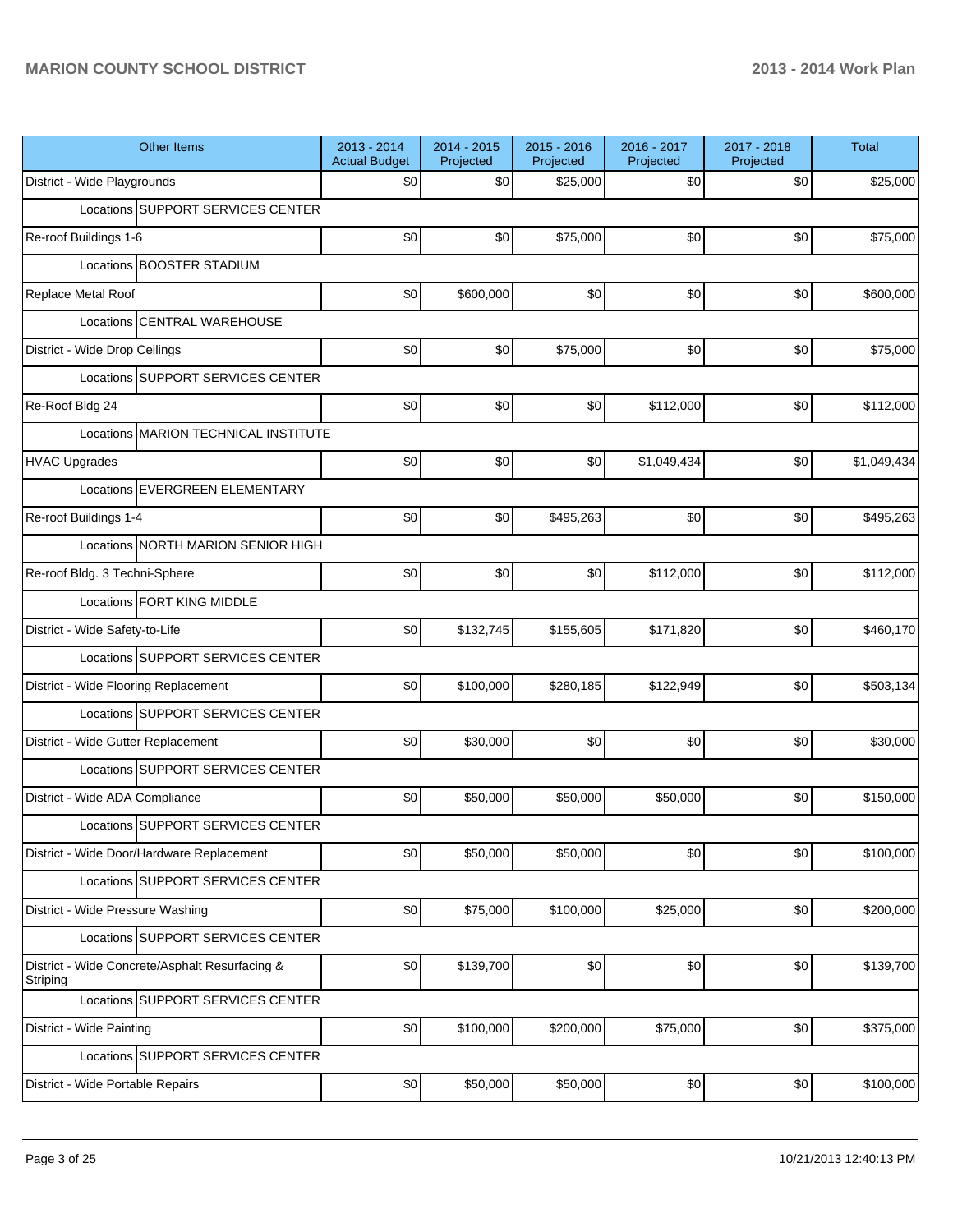| Locations SUPPORT SERVICES CENTER |                  |             |             |             |     |             |  |
|-----------------------------------|------------------|-------------|-------------|-------------|-----|-------------|--|
| Total:                            | \$0 <sub>1</sub> | \$1,327,445 | \$1,556,053 | \$1,718,203 | \$0 | \$4,601,701 |  |

#### **Local 1.50 Mill Expenditure For Maintenance, Repair and Renovation**

Anticipated expenditures expected from local funding sources over the years covered by the current work plan.

| Item                                                         | 2013 - 2014<br><b>Actual Budget</b> | 2014 - 2015<br>Projected | $2015 - 2016$<br>Projected | 2016 - 2017<br>Projected | 2017 - 2018<br>Projected | <b>Total</b>  |
|--------------------------------------------------------------|-------------------------------------|--------------------------|----------------------------|--------------------------|--------------------------|---------------|
| Remaining Maint and Repair from 1.5 Mills                    | \$0                                 | \$0                      | \$0                        | \$0                      | \$0                      | \$0           |
| Maintenance/Repair Salaries                                  | \$0                                 | \$0                      | \$0                        | \$0                      | \$0                      | \$0           |
| <b>School Bus Purchases</b>                                  | \$0                                 | \$0                      | \$0                        | \$0                      | \$0                      | \$0           |
| <b>Other Vehicle Purchases</b>                               | \$0                                 | \$0                      | \$0                        | \$0                      | \$0                      | \$0           |
| Capital Outlay Equipment                                     | \$0                                 | \$0                      | \$0                        | \$0                      | \$0                      | \$0           |
| Rent/Lease Payments                                          | \$0                                 | \$0                      | \$0                        | \$0                      | \$0                      | \$0           |
| <b>COP Debt Service</b>                                      | \$14,538,887                        | \$14,540,237             | \$14,531,024               | \$14,531,449             | \$14,535,246             | \$72,676,843  |
| Rent/Lease Relocatables                                      | \$0                                 | \$0                      | \$0                        | \$0                      | \$0                      | \$0           |
| <b>Environmental Problems</b>                                | \$0                                 | \$0                      | \$0                        | \$0                      | \$0                      | \$0           |
| s.1011.14 Debt Service                                       | \$0                                 | \$0                      | \$0                        | \$0                      | \$0                      | \$0           |
| <b>Special Facilities Construction Account</b>               | \$0                                 | \$0                      | \$0                        | \$0                      | \$0                      | \$0           |
| Premiums for Property Casualty Insurance - 1011.71<br>(4a,b) | \$2,393,813                         | \$2,000,000              | \$2,000,000                | \$2,000,000              | \$2,000,000              | \$10,393,813  |
| Qualified School Construction Bonds (QSCB)                   | \$0                                 | \$0                      | \$0                        | \$0                      | \$0                      | \$0           |
| Qualified Zone Academy Bonds (QZAB)                          | \$0                                 | \$0                      | \$0                        | \$0                      | \$0                      | \$0           |
| Minor Maintenance/Repair                                     | \$4,500,000                         | \$4,500,000              | \$4,500,000                | \$4,500,000              | \$4,500,000              | \$22,500,000  |
| <b>Local Expenditure Totals:</b>                             | \$21,432,700                        | \$21,040,237             | \$21,031,024               | \$21,031,449             | \$21,035,246             | \$105,570,656 |
| <b>DAVABU</b>                                                |                                     |                          |                            |                          |                          |               |

### **Revenue**

#### **1.50 Mill Revenue Source**

Schedule of Estimated Capital Outlay Revenue from each currently approved source which is estimated to be available for expenditures on the projects included in the tentative district facilities work program. All amounts are NET after considering carryover balances, interest earned, new COP's, 1011.14 and 1011.15 loans, etc. Districts cannot use 1.5-Mill funds for salaries except for those explicitly associated with maintenance/repair projects. (1011.71 (5), F.S.)

| Item                                                                                | Fund | $2013 - 2014$<br><b>Actual Value</b> | $2014 - 2015$<br>Projected | $2015 - 2016$<br>Projected | $2016 - 2017$<br>Projected | 2017 - 2018<br>Projected | <b>Total</b>     |
|-------------------------------------------------------------------------------------|------|--------------------------------------|----------------------------|----------------------------|----------------------------|--------------------------|------------------|
| (1) Non-exempt property<br>lassessed valuation                                      |      | \$15,432,217,350                     | \$15,432,217,350           | \$15,432,217,350           | \$15,432,217,350           | \$15,432,217,350         | \$77,161,086,750 |
| (2) The Millege projected for<br>discretionary capital outlay per<br>ls.1011.71     |      | 1.50 l                               | 1.50 <b>l</b>              | 1.50                       | 1.50                       | 1.50                     |                  |
| $(3)$ Full value of the 1.50-Mill<br>discretionary capital outlay per<br>ls.1011.71 |      | \$25,926,125                         | \$25,926,125               | \$25,926,125               | \$25,926,125               | \$25,926,125             | \$129,630,625    |
| $(4)$ Value of the portion of the 1.50<br>l-Mill ACTUALLY levied                    | 370  | \$22,222,393                         | \$22,222,393               | \$22,222,393               | \$22,222,393               | \$22,222,393             | \$111,111,965    |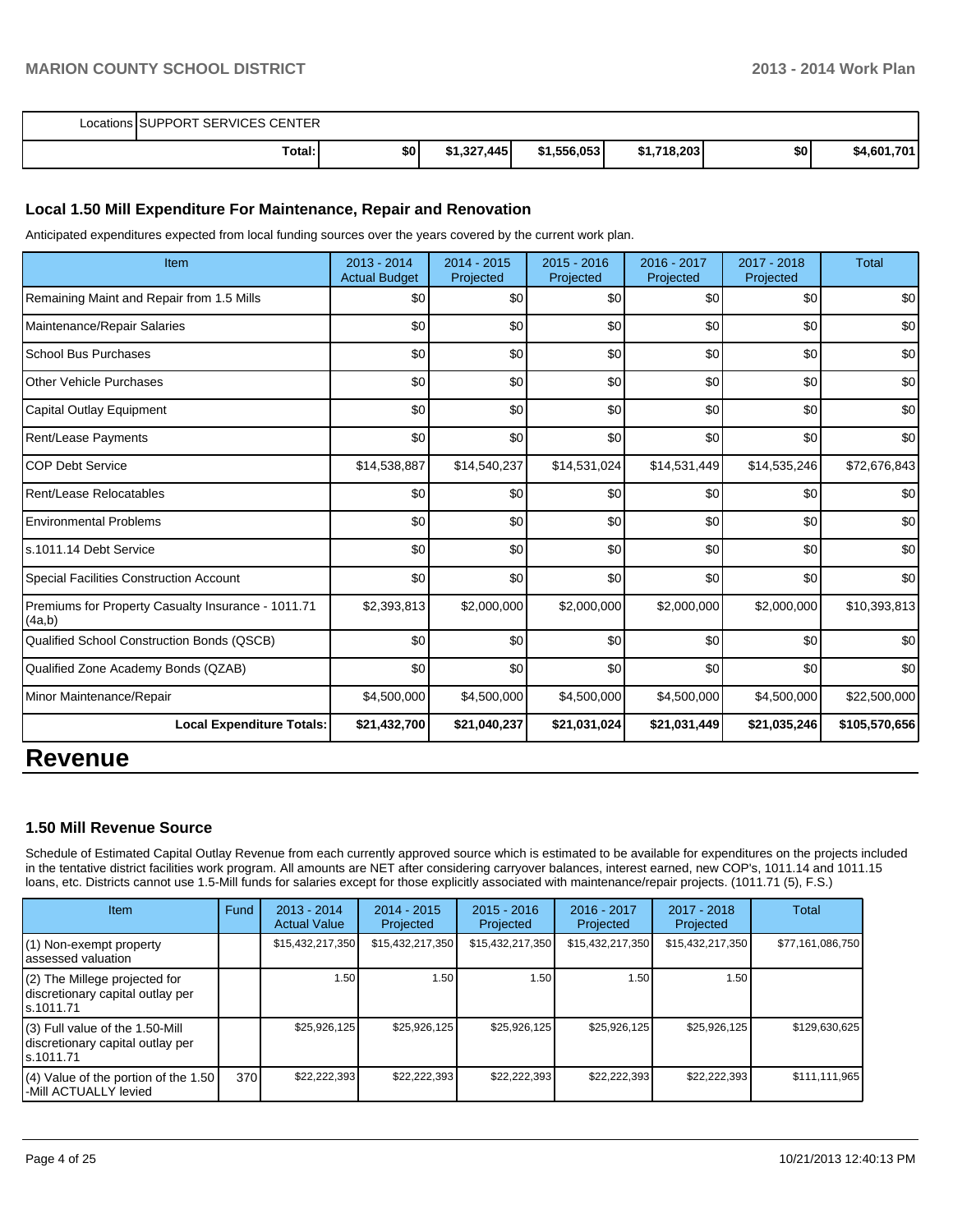| (5) Difference or<br>e of lines (3) and (4) |  | \$3,703,732 | \$3,703,732 | \$3,703,732 | 0.702721<br>\$3,703,732 | \$3,703,732 | \$18,518,660 |
|---------------------------------------------|--|-------------|-------------|-------------|-------------------------|-------------|--------------|
|---------------------------------------------|--|-------------|-------------|-------------|-------------------------|-------------|--------------|

#### **PECO Revenue Source**

The figure in the row designated "PECO Maintenance" will be subtracted from funds available for new construction because PECO maintenance dollars cannot be used for new construction.

| Item                                  | Fund | $2013 - 2014$<br><b>Actual Budget</b> | $2014 - 2015$<br>Projected | $2015 - 2016$<br>Projected | $2016 - 2017$<br>Projected | $2017 - 2018$<br>Projected | Total       |
|---------------------------------------|------|---------------------------------------|----------------------------|----------------------------|----------------------------|----------------------------|-------------|
| <b>PECO New Construction</b>          | 340  | \$0 I                                 | \$138.710                  | \$46.995                   | \$0                        | \$0                        | \$185,705   |
| <b>IPECO Maintenance Expenditures</b> |      | \$O I                                 | \$1.327.445                | \$1.556.053                | \$1,718,203                | \$0                        | \$4,601,701 |
|                                       |      | \$0 I                                 | \$1,466,155                | \$1,603,048                | \$1,718,203                | \$0                        | \$4,787,406 |

#### **CO & DS Revenue Source**

Revenue from Capital Outlay and Debt Service funds.

| Item                                               | Fund | $2013 - 2014$<br><b>Actual Budget</b> | $2014 - 2015$<br>Projected | $2015 - 2016$<br>Projected | $2016 - 2017$<br>Projected | $2017 - 2018$<br>Projected | Total       |
|----------------------------------------------------|------|---------------------------------------|----------------------------|----------------------------|----------------------------|----------------------------|-------------|
| ICO & DS Cash Flow-through<br><b>I</b> Distributed | 360  | \$299.022                             | \$299.022                  | \$299.022                  | \$299.022                  | \$299.022                  | \$1,495,110 |
| ICO & DS Interest on<br>Undistributed CO           | 360  | \$14.151                              | \$14,151                   | \$14.151                   | \$14.151                   | \$14,151                   | \$70,755    |
|                                                    |      | \$313,173                             | \$313,173                  | \$313.173                  | \$313,173                  | \$313,173                  | \$1,565,865 |

#### **Fair Share Revenue Source**

All legally binding commitments for proportionate fair-share mitigation for impacts on public school facilities must be included in the 5-year district work program.

Nothing reported for this section.

#### **Sales Surtax Referendum**

Specific information about any referendum for a 1-cent or ½-cent surtax referendum during the previous year.

**Did the school district hold a surtax referendum during the past fiscal year 2012 - 2013?**

No

#### **Additional Revenue Source**

Any additional revenue sources

| Item                                      | 2013 - 2014<br><b>Actual Value</b> | $2014 - 2015$<br>Projected | $2015 - 2016$<br>Projected | 2016 - 2017<br>Projected | $2017 - 2018$<br>Projected | Total |
|-------------------------------------------|------------------------------------|----------------------------|----------------------------|--------------------------|----------------------------|-------|
| Proceeds from a s.1011.14/15 F.S. Loans I | \$0 <sub>1</sub>                   | \$0                        | \$0                        | \$0                      | \$0                        | \$0   |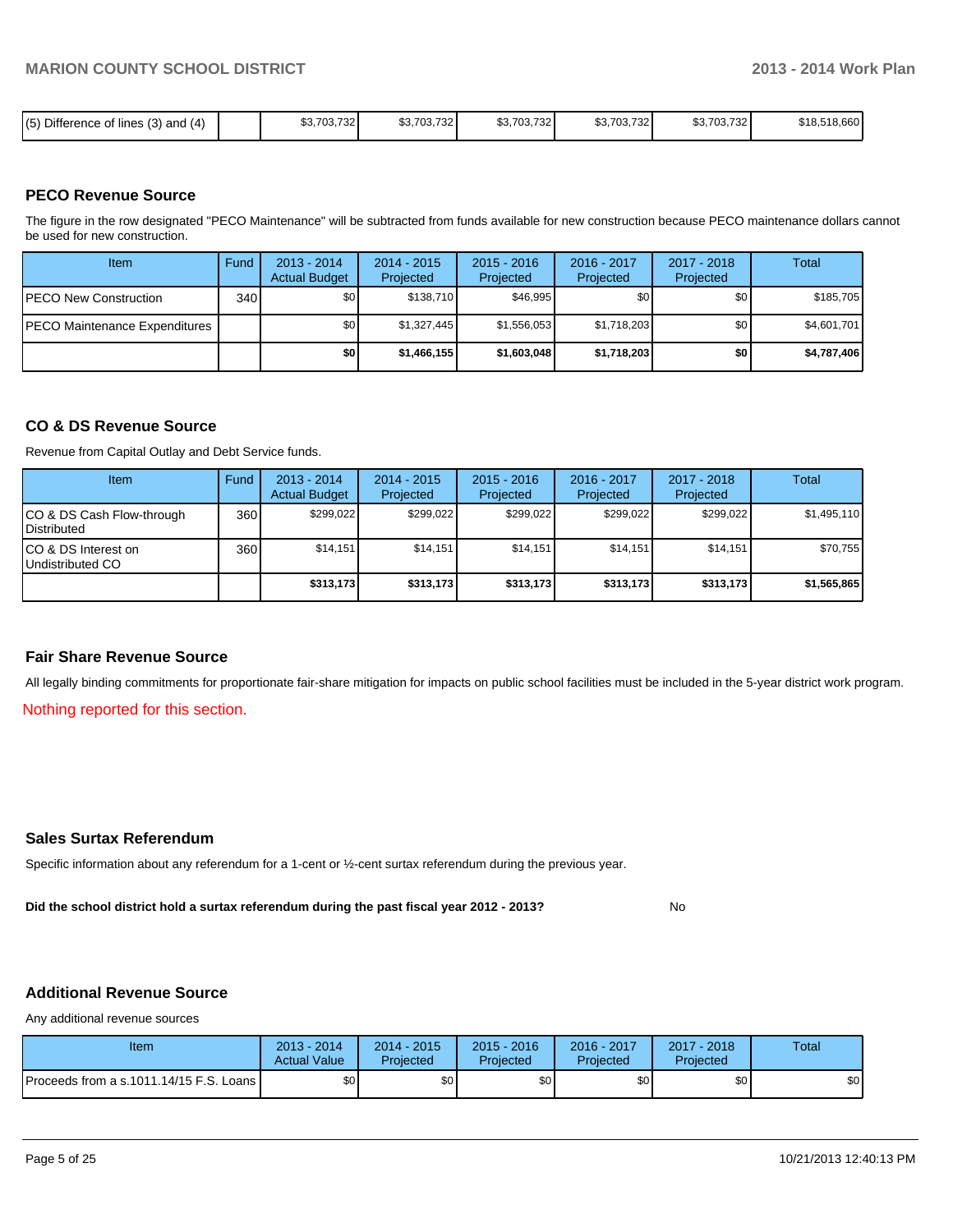| District Bonds - Voted local bond<br>referendum proceeds per s.9, Art VII<br><b>State Constitution</b>             | \$0            | \$0            | \$0          | \$0         | \$0       | \$0            |
|--------------------------------------------------------------------------------------------------------------------|----------------|----------------|--------------|-------------|-----------|----------------|
| Proceeds from Special Act Bonds                                                                                    | \$0            | \$0            | \$0          | \$0         | \$0       | \$0            |
| Estimated Revenue from CO & DS Bond<br>Sale                                                                        | \$0            | \$0            | \$0          | \$0         | \$0       | \$0            |
| Proceeds from Voted Capital<br>Improvements millage                                                                | \$0            | \$0            | \$0          | \$0         | \$0       | \$0            |
| Other Revenue for Other Capital Projects                                                                           | \$0            | \$0            | \$0          | \$0         | \$0       | \$0            |
| Proceeds from 1/2 cent sales surtax<br>authorized by school board                                                  | \$0            | \$0            | \$0          | \$0         | \$0       | \$0            |
| Proceeds from local governmental<br>infrastructure sales surtax                                                    | \$0            | \$0            | \$0          | \$0         | \$0       | \$0            |
| Proceeds from Certificates of<br>Participation (COP's) Sale                                                        | \$0            | \$0            | \$0          | \$0         | \$0       | \$0            |
| Classrooms First Bond proceeds amount<br>authorized in FY 1997-98                                                  | \$0            | \$0            | \$0          | \$0         | \$0       | \$0            |
| <b>Classrooms for Kids</b>                                                                                         | \$0            | \$0            | \$0          | \$0         | \$0       | \$0            |
| <b>District Equity Recognition</b>                                                                                 | \$0            | \$0            | \$0          | \$0         | \$0       | \$0            |
| <b>Federal Grants</b>                                                                                              | \$0            | \$0            | \$0          | \$0         | \$0       | \$0            |
| Proportionate share mitigation (actual<br>cash revenue only, not in kind donations)                                | \$0            | \$0            | \$0          | \$0         | \$0       | \$0            |
| Impact fees received                                                                                               | \$0            | \$0            | \$0          | \$0         | \$0       | \$0            |
| Private donations                                                                                                  | \$0            | \$0            | \$0          | \$0         | \$0       | \$0            |
| Grants from local governments or not-for-<br>profit organizations                                                  | \$0            | \$0            | \$0          | \$0         | \$0       | \$0            |
| Interest, Including Profit On Investment                                                                           | \$0            | \$0            | \$0          | \$0         | \$0       | \$0            |
| Revenue from Bonds pledging proceeds<br>from 1 cent or 1/2 cent Sales Surtax                                       | \$0            | \$0            | \$0          | \$0         | \$0       | \$0            |
| <b>Total Fund Balance Carried Forward</b>                                                                          | \$26,089,491   | \$0            | \$1,634,039  | \$400,859   | \$601,320 | \$28,725,709   |
| General Capital Outlay Obligated Fund<br><b>Balance Carried Forward From Total</b><br>Fund Balance Carried Forward | (\$10,478,757) | (\$1,634,039)  | (\$400, 859) | (\$601,320) | \$0       | (\$13,114,975) |
| <b>Special Facilities Construction Account</b>                                                                     | \$0            | \$0            | \$0          | \$0         | \$0       | \$0            |
| One Cent - 1/2 Cent Sales Surtax Debt<br>Service From Total Fund Balance Carried<br>Forward                        | \$0            | \$0            | \$0          | \$0         | \$0       | \$0            |
| Capital Outlay Projects Funds Balance<br>Carried Forward From Total Fund<br><b>Balance Carried Forward</b>         | \$0            | \$0            | \$0          | \$0         | \$0       | \$0            |
| <b>Subtotal</b>                                                                                                    | \$15,610,734   | ( \$1,634,039) | \$1,233,180  | (\$200,461) | \$601,320 | \$15,610,734   |

# **Total Revenue Summary**

| <b>Item Name</b>                                                | $2013 - 2014$<br><b>Budget</b> | $2014 - 2015$<br>Projected | $2015 - 2016$<br>Projected | 2016 - 2017<br>Projected | 2017 - 2018<br>Projected | <b>Five Year Total</b> |
|-----------------------------------------------------------------|--------------------------------|----------------------------|----------------------------|--------------------------|--------------------------|------------------------|
| Local 1.5 Mill Discretionary Capital Outlay<br><b>I</b> Revenue | \$22.222.393                   | \$22.222.393               | \$22.222.393               | \$22.222.393             | \$22.222.393             | \$111.111.965          |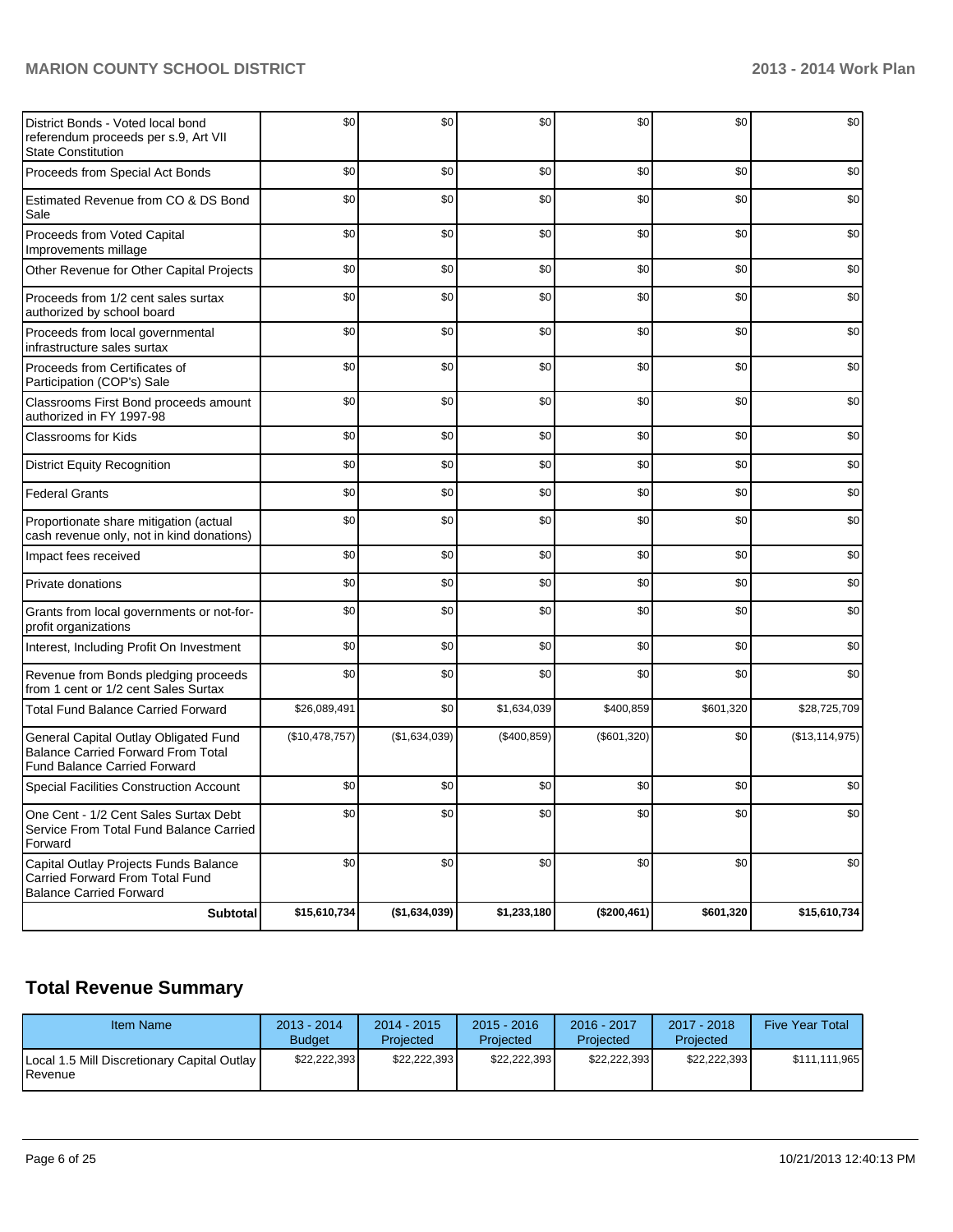| IPECO and 1.5 Mill Maint and Other 1.5<br><b>IMill Expenditures</b> | (\$21,432,700) | (\$21,040,237) | (\$21,031,024) | $(\$21,031,449)$ | (\$21,035,246)   | $(\$105,570,656)$ |
|---------------------------------------------------------------------|----------------|----------------|----------------|------------------|------------------|-------------------|
| <b>IPECO Maintenance Revenue</b>                                    | \$0            | \$1.327.445    | \$1.556.053    | \$1.718.203      | \$0 <sub>1</sub> | \$4,601,701       |
| Available 1.50 Mill for New l<br><i>Construction</i>                | \$789.693      | \$1,182,156    | \$1,191,369    | \$1.190.944      | \$1,187,147      | \$5,541,309       |

| <b>Item Name</b>                      | 2013 - 2014<br><b>Budget</b> | 2014 - 2015<br>Projected | $2015 - 2016$<br>Projected | $2016 - 2017$<br>Projected | 2017 - 2018<br>Projected | <b>Five Year Total</b> |
|---------------------------------------|------------------------------|--------------------------|----------------------------|----------------------------|--------------------------|------------------------|
| ICO & DS Revenue                      | \$313,173                    | \$313,173                | \$313,173                  | \$313,173                  | \$313,173                | \$1,565,865            |
| <b>IPECO New Construction Revenue</b> | \$0                          | \$138,710                | \$46,995                   | \$0                        | \$0                      | \$185,705              |
| <b>IOther/Additional Revenue</b>      | \$15,610,734                 | (\$1,634,039)            | \$1,233,180                | (\$200,461)                | \$601,320                | \$15,610,734           |
| <b>Total Additional Revenuel</b>      | \$15,923,907                 | (\$1,182,156)            | \$1,593,348                | \$112,712                  | \$914.493                | \$17,362,304           |
| Total Available Revenue               | \$16,713,600                 | \$0                      | \$2,784,717                | \$1,303,656                | \$2,101,640              | \$22,903,613           |

# **Project Schedules**

#### **Capacity Project Schedules**

Nothing reported for this section. A schedule of capital outlay projects necessary to ensure the availability of satisfactory classrooms for the projected student enrollment in K-12 programs.

| <b>Planned Cost:</b>     |  |  |  |
|--------------------------|--|--|--|
| <b>Student Stations:</b> |  |  |  |
| <b>Total Classrooms:</b> |  |  |  |
| Gross Sq Ft:             |  |  |  |

#### **Other Project Schedules**

Major renovations, remodeling, and additions of capital outlay projects that do not add capacity to schools.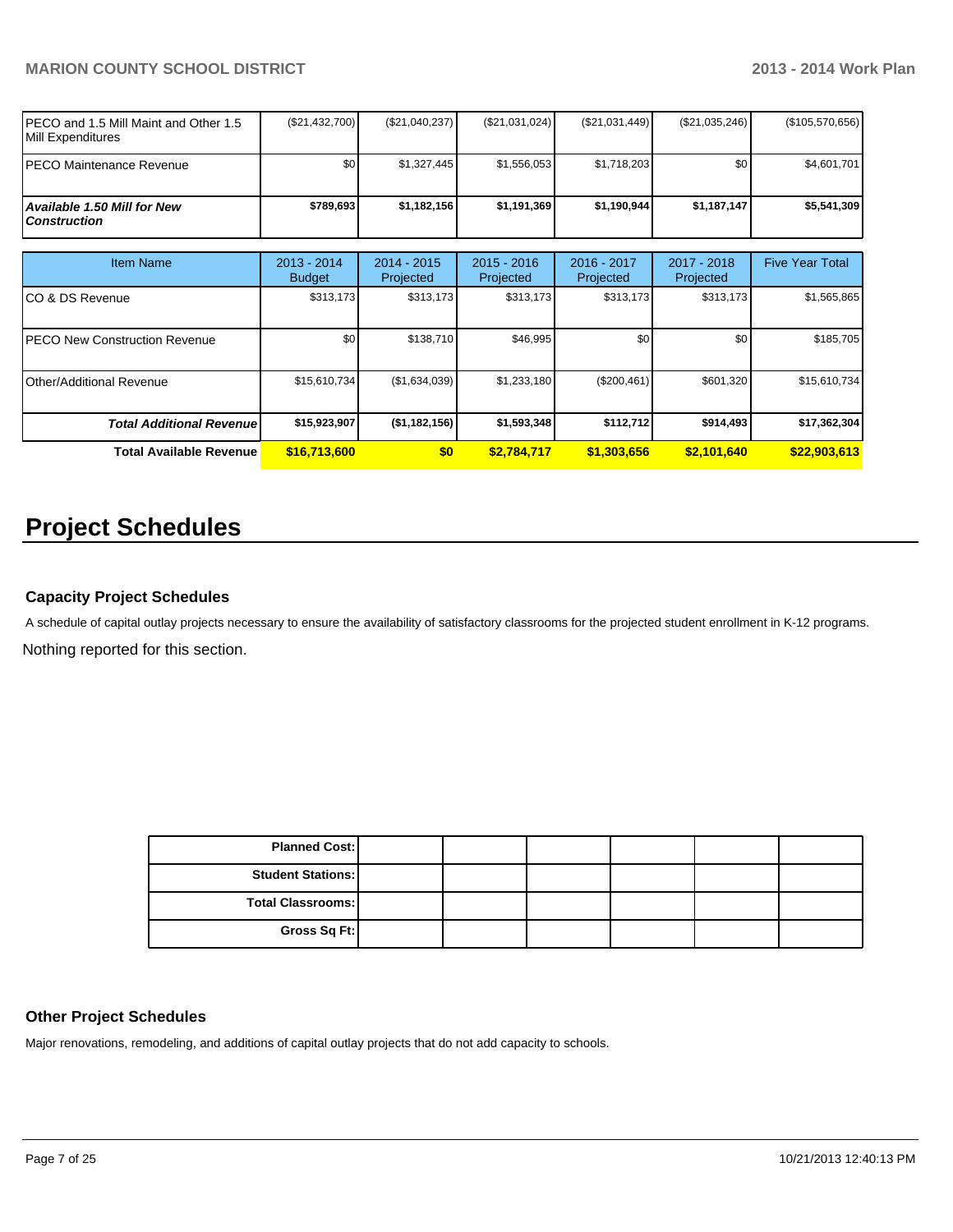| <b>Project Description</b>                                              | Location                                     | 2013 - 2014<br><b>Actual Budget</b> | 2014 - 2015<br>Projected | 2015 - 2016<br>Projected | 2016 - 2017<br>Projected | 2017 - 2018<br>Projected | <b>Total</b>    | Funded |
|-------------------------------------------------------------------------|----------------------------------------------|-------------------------------------|--------------------------|--------------------------|--------------------------|--------------------------|-----------------|--------|
| Resource Rms, Cust/Rec,<br>Storage, Covered Play Area                   | <b>ANTHONY</b><br><b>ELEMENTARY</b>          | \$0                                 | \$0                      | \$0                      | \$2,100,000              | \$0                      | \$2,100,000 No  |        |
| Resource Rms, Cafet. Exp,<br>Cust/Receiving                             | <b>BELLEVIEW</b><br><b>ELEMENTARY</b>        | \$3,100,000                         | \$0                      | \$0                      | \$0                      | \$0                      | \$3,100,000 No  |        |
| Exp. Dining/Multi-Purpose,<br>Renovate School, Parking,<br>Skills Lab   | <b>BELLEVIEW-SANTOS</b><br><b>ELEMENTARY</b> | \$0                                 | \$0                      | \$0                      | \$0                      | \$13,110,000             | \$13,110,000 No |        |
| Custodial Rec., Multi-Purpose                                           | <b>BELLEVIEW MIDDLE</b>                      | \$0                                 | \$0                      | \$0                      | \$2,315,000              | \$0                      | \$2,315,000 No  |        |
| Covered Dining/Patio                                                    | <b>BELLEVIEW MIDDLE</b>                      | \$300,000                           | \$0                      | \$0                      | \$0                      | \$0                      | \$300,000 No    |        |
| Resource Rms., Cust. Rec.,<br>Covered P.E. area                         | <b>COLLEGE PARK</b><br><b>ELEMENTARY</b>     | \$0                                 | \$0                      | \$865,800                | \$0                      | \$0                      | \$865,800 No    |        |
| Custodial receiving, Equip.<br>Storage                                  | <b>DUNNELLON</b><br><b>ELEMENTARY</b>        | \$500,000                           | \$0                      | \$0                      | \$0                      | \$0                      | \$500,000 No    |        |
| Renovate School, Exp.<br>Cafet., Cust. Rec., Multi-<br>Purpose          | <b>DUNNELLON SENIOR</b><br><b>HIGH</b>       | \$29,475,000                        | \$0                      | \$0                      | \$0                      | \$0                      | \$29,475,000 No |        |
| <b>Covered Dining/Patio</b>                                             | DUNNELLON SENIOR<br>HIGH                     | \$278,595                           | \$0                      | \$0                      | \$0                      | \$0                      | \$278,595 No    |        |
| Renovate School, Exp. Cafet.,<br>Media, Cust. Rec.                      | <b>DUNNELLON MIDDLE</b>                      | \$0                                 | \$0                      | \$15,125,000             | \$0                      | \$0                      | \$15,125,000 No |        |
| Resource Rms., Renovate/Exp.<br>Cafet., Cust. Rec./Equip, Clinic        | <b>EAST MARION</b><br><b>ELEMENTARY</b>      | \$0                                 | \$11,570,000             | \$0                      | \$0                      | \$0                      | \$11,570,000 No |        |
| Covered P.E., Cust. Rec/Sto.                                            | <b>EVERGREEN</b><br><b>ELEMENTARY</b>        | \$0                                 | \$0                      | \$0                      | \$800,000                | \$0                      | \$800,000 No    |        |
| Resource Rms, Cust.<br>Rec./Equip.                                      | <b>FESSENDEN</b><br>ELEMENTARY               | \$0                                 | \$0                      | \$0                      | \$400,000                | \$0                      | \$400,000 No    |        |
| <b>Covered Dining/Patio</b>                                             | FORT KING MIDDLE                             | \$300,000                           | \$0                      | \$0                      | \$0                      | \$0                      | \$300,000 No    |        |
| Renovate Sch, Exp. Cafet.,<br>Media, Multi-Purpose                      | FORT KING MIDDLE                             | \$0                                 | \$0                      | \$0                      | \$11,600,000             | \$0                      | \$11,600,000 No |        |
| <b>Covered Dining/Patio</b>                                             | FORT MCCOY SCHOOL                            | \$0                                 | \$0                      | \$300,000                | \$0                      | \$0                      | \$300,000 No    |        |
| Resource Rms., Cust.<br>Receiving, Flammable Sto.                       | FORT MCCOY SCHOOL                            | \$0                                 | \$1,350,000              | \$0                      | \$0                      | \$0                      | \$1,350,000 No  |        |
| Remodel & Expand Kitchen,<br>Dining, Multi-Purpose Rm.                  | <b>GREENWAY</b><br><b>ELEMENTARY</b>         | \$0                                 | \$0                      | \$0                      | \$0                      | \$3,117,500              | \$3,117,500 No  |        |
| Covered P.E., Primary Skills<br>Lab, Resourse Rooms,<br>Custodial Recv. | <b>HARBOUR VIEW</b><br><b>ELEMENTARY</b>     | \$0                                 | \$0                      | \$2,150,000              | \$0                      | \$0                      | \$2,150,000 No  |        |
| Covered Dining/Patio                                                    | LAKE WEIR MIDDLE                             | \$0                                 | \$0                      | \$0                      | \$300,000                | \$0                      | \$300,000 No    |        |
| Renovate School, Exp. Cafet.,<br>Media, Multi-Purpose                   | LAKE WEIR MIDDLE                             | \$0                                 | \$8,700,000              | \$0                      | \$0                      | \$0                      | \$8,700,000 No  |        |
| Minor Upgrades, Custodial<br>Rec., Flammable Storage                    | <b>MAPLEWOOD</b><br><b>ELEMENTARY</b>        | \$0                                 | \$2,263,041              | \$0                      | \$0                      | \$0                      | \$2,263,041 No  |        |
| Renovate School, Expand<br>Storage, Multi-Purpose                       | <b>NORTH MARION</b><br><b>SENIOR HIGH</b>    | \$11,591,000                        | \$0                      | \$0                      | \$0                      | \$0                      | \$11,591,000 No |        |
| Minor Renovations, Covered<br>P.E., Cust. Receiving &<br>Storage        | <b>OCALA SPRINGS</b><br><b>ELEMENTARY</b>    | \$0                                 | \$4,725,000              | \$0                      | \$0                      | \$0                      | \$4,725,000 No  |        |
| Custodial rec., Equip. Storage                                          | REDDICK-COLLIER<br><b>ELEMENTARY</b>         | \$0                                 | \$0                      | \$0                      | \$0                      | \$425,000                | \$425,000 No    |        |
| Custodial Receiving, Covered<br>P.E., Storage                           | <b>ROMEO ELEMENTARY</b>                      | \$0                                 | \$0                      | \$0                      | \$0                      | \$1,150,000              | \$1,150,000 No  |        |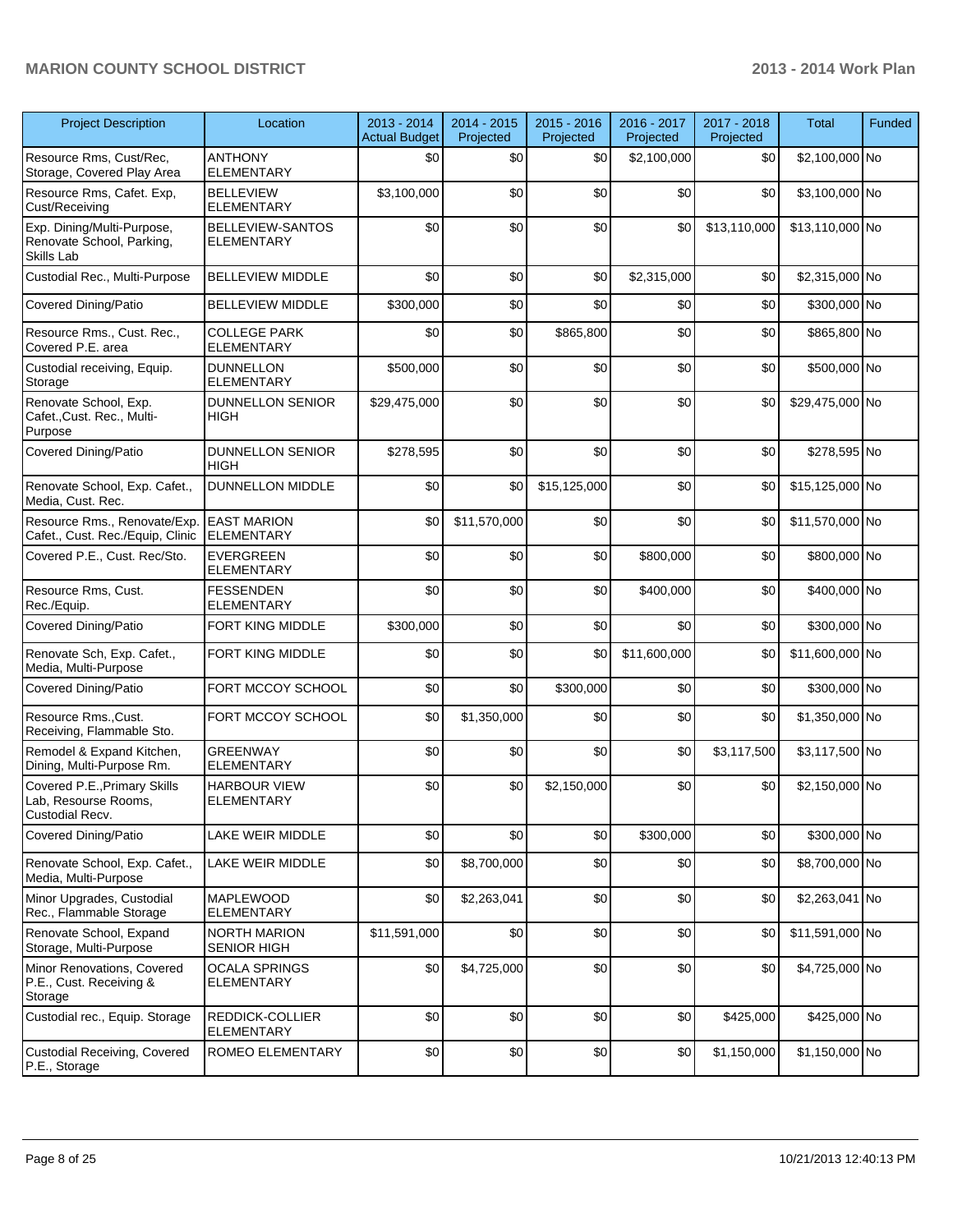| Renovate/Expand Kitchen &<br>Dining, Custodial Equip., Multi-<br>Purpose | <b>SADDLEWOOD</b><br><b>ELEMENTARY</b>                     | \$0         | \$0         | \$0          | \$0         | \$2,800,000 | \$2,800,000 No  |  |
|--------------------------------------------------------------------------|------------------------------------------------------------|-------------|-------------|--------------|-------------|-------------|-----------------|--|
| Renovate School, Custodial<br>Rec./Sto., Covered P.E.                    | <b>SHADY HILL</b><br><b>ELEMENTARY</b>                     | \$0         | \$0         | \$0          | \$0         | \$5,300,000 | \$5,300,000 No  |  |
| Expand Cafeteria, Music, & Art<br>Covered P.E., Remodel Media            | <b>SPARR ELEMENTARY</b>                                    | \$0         | \$0         | \$4,154,075  | \$0         | \$0         | \$4,154,075 No  |  |
| Resource Rms, New Music,<br>Cust. Rec.                                   | STANTON-WEIRSDALE<br><b>ELEMENTARY</b>                     | \$1,065,914 | \$0         | \$0          | \$0         | \$0         | \$1,065,914 No  |  |
| Minor Renovations, Storage,<br>Covered P.E., Custodial<br>Receiving      | <b>SUNRISE ELEMENTARY</b>                                  | \$0         | \$0         | \$0          | \$7,700,000 | \$0         | \$7,700,000 No  |  |
| New Cafeteria, Renovate<br>School                                        | <b>WYOMINA PARK</b><br><b>ELEMENTARY</b>                   | \$0         | \$0         | \$13,801,320 | \$0         | \$0         | \$13,801,320 No |  |
| Land - Purchases                                                         | Location not specified                                     | \$838,598   | \$0         | \$0          | \$0         | \$0         | \$838,598 Yes   |  |
| Add HVAC in two High School<br>Gyms (DHS, BHS)                           | Location not specified                                     | \$476,304   | \$0         | \$0          | \$0         | \$0         | \$476,304 Yes   |  |
| HVAC Upgrade, Ceiling and<br>Lights                                      | <b>ANTHONY</b><br><b>ELEMENTARY</b>                        | \$9,117     | \$0         | \$0          | \$0         | \$0         | \$9,117 Yes     |  |
| Replace Make Up Air Bldgs. 5<br>& 7                                      | <b>BELLEVIEW MIDDLE</b>                                    | \$371,480   | \$0         | \$0          | \$0         | \$0         | \$371,480 Yes   |  |
| Re-roof Bldgs. 1 & 2                                                     | <b>COLLIER FDLRS</b><br><b>CENTER</b>                      | \$300,000   | \$0         | \$0          | \$0         | \$0         | \$300,000 No    |  |
| Re-roof Bldgs 1-3, 5                                                     | <b>FESSENDEN</b><br><b>ELEMENTARY</b>                      | \$1,000,000 | \$0         | \$0          | \$0         | \$0         | \$1,000,000 Yes |  |
| Re-roof Bldgs. 1, 2                                                      | FORT KING MIDDLE                                           | \$718,456   | \$0         | \$0          | \$0         | \$0         | \$718,456 Yes   |  |
| Upgrade Energy Management<br>System                                      | FORT MCCOY SCHOOL                                          | \$0         | \$0         | \$210,000    | \$0         | \$0         | \$210,000 No    |  |
| Re-roof Bldgs. 1 & 12                                                    | <b>HILLCREST</b><br><b>EXCEPTIONAL ED</b><br><b>CENTER</b> | \$0         | \$321,000   | \$0          | \$0         | \$0         | \$321,000 No    |  |
| <b>HVAC Upgrades</b>                                                     | <b>HOWARD ACADEMY</b>                                      | \$3,700     | \$0         | \$0          | \$0         | \$0         | \$3,700 Yes     |  |
| <b>HVAC Upgrade/Fire</b><br>Alarm/Intercom                               | <b>NORTH MARION</b><br><b>SENIOR HIGH</b>                  | \$87,450    | \$0         | \$0          | \$0         | \$0         | \$87,450 Yes    |  |
| Replace Gutters Bldgs. 1 & 2<br><b>NW Transportation</b>                 | <b>NORTHWEST</b><br><b>TRANSPORTATION</b><br><b>CENTER</b> | \$100,000   | \$0         | \$0          | \$0         | \$0         | \$100,000 No    |  |
| <b>HVAC Upgrades</b>                                                     | <b>SPARR ELEMENTARY</b>                                    | \$2,000,000 | \$0         | \$0          | \$0         | \$0         | \$2,000,000 Yes |  |
| Re-roof Bldgs. 1 & 2                                                     | SPARR ELEMENTARY                                           | \$580,333   | \$0         | \$0          | \$0         | \$0         | \$580,333 Yes   |  |
| <b>HVAC Upgrades</b>                                                     | DUNNELLON SENIOR<br><b>HIGH</b>                            | \$0         | \$0         | \$3,550,000  | \$0         | \$0         | \$3,550,000 No  |  |
| <b>HVAC Upgrades</b>                                                     | <b>EMERALD SHORES</b><br><b>ELEMENTARY</b>                 | \$2,225,000 | \$0         | \$0          | \$0         | \$0         | \$2,225,000 No  |  |
| HVAC Upgrades (remainder in<br>Maint. Expenditure)                       | <b>EVERGREEN</b><br><b>ELEMENTARY</b>                      | \$0         | \$0         | \$0          | \$1,303,656 | \$0         | \$1,303,656 Yes |  |
| <b>HVAC Upgrades</b>                                                     | <b>HARBOUR VIEW</b><br><b>ELEMENTARY</b>                   | \$0         | \$2,250,000 | \$0          | \$0         | \$0         | \$2,250,000 No  |  |
| NW Transportation, HVAC<br>Upgrades                                      | <b>NORTHWEST</b><br><b>TRANSPORTATION</b><br><b>CENTER</b> | \$215,000   | \$0         | \$0          | \$0         | \$0         | \$215,000 No    |  |
| <b>HVAC Upgrades</b>                                                     | OSCEOLA MIDDLE                                             | \$7,989     | \$0         | \$0          | \$0         | \$0         | \$7,989 Yes     |  |
| <b>HVAC Upgrades</b>                                                     | ROMEO ELEMENTARY                                           | \$0         | \$0         | \$0          | \$0         | \$3,155,000 | \$3,155,000 No  |  |
| District - Wide Covered<br>Walkways                                      | Location not specified                                     | \$300,000   | \$0         | \$0          | \$0         | \$0         | \$300,000 No    |  |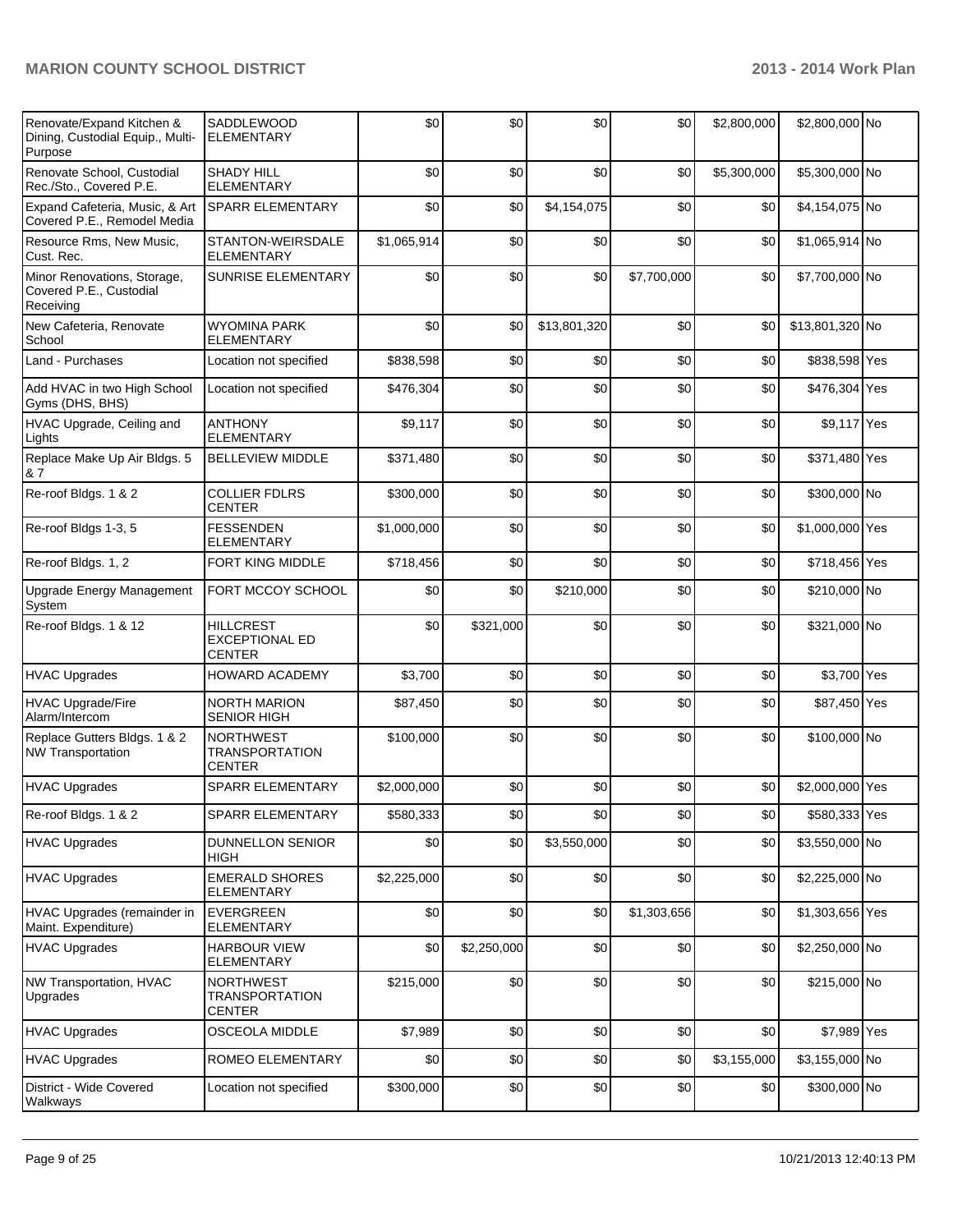| <b>Permanent Classroom Wall</b><br>Installation                             | <b>EAST MARION</b><br><b>ELEMENTARY</b>                                     | \$0         | \$3,600,000 | \$0         | \$0       | \$0          | \$3,600,000 No  |  |
|-----------------------------------------------------------------------------|-----------------------------------------------------------------------------|-------------|-------------|-------------|-----------|--------------|-----------------|--|
| <b>Expand Parking</b>                                                       | <b>MAPLEWOOD</b><br><b>ELEMENTARY</b>                                       | \$0         | \$0         | \$0         | \$120,000 | \$0          | \$120,000 No    |  |
| Flammable Storage, Textbook<br>Storage                                      | <b>OAKCREST</b><br><b>ELEMENTARY</b>                                        | \$0         | \$0         | \$0         | \$0       | \$135,000    | \$135,000 No    |  |
| <b>District Wide Security System</b><br>Installation (4 sch/yr)             | Location not specified                                                      | \$0         | \$60,000    | \$60,000    | \$60,000  | \$60,000     | \$240,000 No    |  |
| <b>HVAC Upgrades</b>                                                        | <b>BELLEVIEW MIDDLE</b>                                                     | \$0         | \$7,200,000 | \$0         | \$0       | \$0          | \$7,200,000 No  |  |
| <b>HVAC Upgrades</b>                                                        | <b>BELLEVIEW SENIOR</b><br>HIGH                                             | \$0         | \$0         | \$9,500,000 | \$0       | \$0          | \$9,500,000 No  |  |
| <b>HVAC Upgrades</b>                                                        | <b>COLLEGE PARK</b><br><b>ELEMENTARY</b>                                    | \$0         | \$0         | \$2,450,000 | \$0       | \$0          | \$2,450,000 No  |  |
| Re-roof Main Bldg.                                                          | <b>COMMUNITY</b><br><b>TECHNICAL &amp; ADULT</b><br><b>EDUCATION CENTER</b> | \$1,442,493 | \$0         | \$0         | \$0       | \$0          | \$1,442,493 Yes |  |
| Re-roof Main Bldg (shingles)                                                | <b>MARION</b><br>SUPERINTENDENT'S<br><b>OFFICE</b>                          | \$165,000   | \$0         | \$0         | \$0       | \$0          | \$165,000 No    |  |
| <b>HVAC Upgrades</b>                                                        | <b>DUNNELLON</b><br><b>ELEMENTARY</b>                                       | \$0         | \$2,250,000 | \$0         | \$0       | \$0          | \$2,250,000 No  |  |
| Re-roof Bldg. 20                                                            | <b>MARION TECHNICAL</b><br><b>INSTITUTE</b>                                 | \$125,199   | \$0         | \$0         | \$0       | \$0          | \$125,199 No    |  |
| <b>HVAC Upgrades</b>                                                        | <b>MARION TECHNICAL</b><br><b>INSTITUTE</b>                                 | \$0         | \$4,800,000 | \$0         | \$0       | \$0          | \$4,800,000 No  |  |
| <b>HVAC Upgrades</b>                                                        | REDDICK-COLLIER<br><b>ELEMENTARY</b>                                        | \$0         | \$0         | \$3,750,000 | \$0       | \$0          | \$3,750,000 No  |  |
| <b>HVAC Upgrades</b>                                                        | <b>SILVER RIVER</b><br><b>ENVIRONMENTAL</b><br><b>MUSEUM</b>                | \$60,000    | \$0         | \$0         | \$0       | \$0          | \$60,000 Yes    |  |
| <b>HVAC Upgrades</b>                                                        | <b>SUPPORT SERVICES</b><br><b>CENTER</b>                                    | \$750,000   | \$0         | \$0         | \$0       | \$0          | \$750,000 No    |  |
| Renovate School, New<br>Auditorium/Multi-purpose                            | <b>BELLEVIEW SENIOR</b><br><b>HIGH</b>                                      | \$0         | \$0         | \$0         | \$0       | \$10,000,000 | \$10,000,000 No |  |
| Renovate Bldg 1, Improve<br>Infrastructure & Life Safety                    | <b>COMMUNITY</b><br><b>TECHNICAL &amp; ADULT</b><br><b>EDUCATION CENTER</b> | \$0         | \$6,125,000 | \$0         | \$0       | \$0          | \$6,125,000 No  |  |
| <b>HVAC Upgrades</b>                                                        | MAPLEWOOD<br><b>ELEMENTARY</b>                                              | \$0         | \$0         | \$2,765,950 | \$0       | \$0          | \$2,765,950 No  |  |
| HVAC Upgrades                                                               | SUNRISE ELEMENTARY                                                          | \$0         | \$0         | \$0         | \$0       | \$1,828,691  | \$1,828,691 Yes |  |
| <b>District Wide Security Fencing</b><br>(Harbour View El, Maplewood<br>EI) | Location not specified                                                      | \$193,402   | \$0         | \$0         | \$0       | \$0          | \$193,402 Yes   |  |
| New Music & Art, Resc Rms,<br>Cust/Flammable Sto                            | <b>EIGHTH STREET</b><br><b>ELEMENTARY</b>                                   | \$0         | \$0         | \$0         | \$950,000 | \$0          | \$950,000 No    |  |
| Covered P.E., Custodial<br>Receiving                                        | <b>EMERALD SHORES</b><br>ELEMENTARY                                         | \$0         | \$0         | \$0         | \$825,000 | \$0          | \$825,000 No    |  |
| <b>Covered Dining</b>                                                       | <b>FOREST HIGH SCHOOL</b><br>(NEW)                                          | \$0         | \$0         | \$0         | \$400,000 | \$0          | \$400,000 No    |  |
| Custodial Receiving,<br><b>Equipment Storage</b>                            | HAMMETT BOWEN JR.<br>ELEMENTARY                                             | \$0         | \$322,000   | \$0         | \$0       | \$0          | \$322,000 No    |  |
| Covered Dining, Custodial<br>Receiving, Flam. Sto.                          | <b>HILLCREST</b><br><b>EXCEPTIONAL ED</b><br><b>CENTER</b>                  | \$0         | \$603,000   | \$0         | \$0       | \$0          | \$603,000 No    |  |
| <b>Covered Dining</b>                                                       | HORIZON ACADEMY AT<br><b>MARION OAKS</b>                                    | \$0         | \$0         | \$400,000   | \$0       | \$0          | \$400,000 No    |  |
| <b>Covered Dining</b>                                                       | <b>LIBERTY MIDDLE</b>                                                       | \$350,000   | \$0         | \$0         | \$0       | \$0          | \$350,000 No    |  |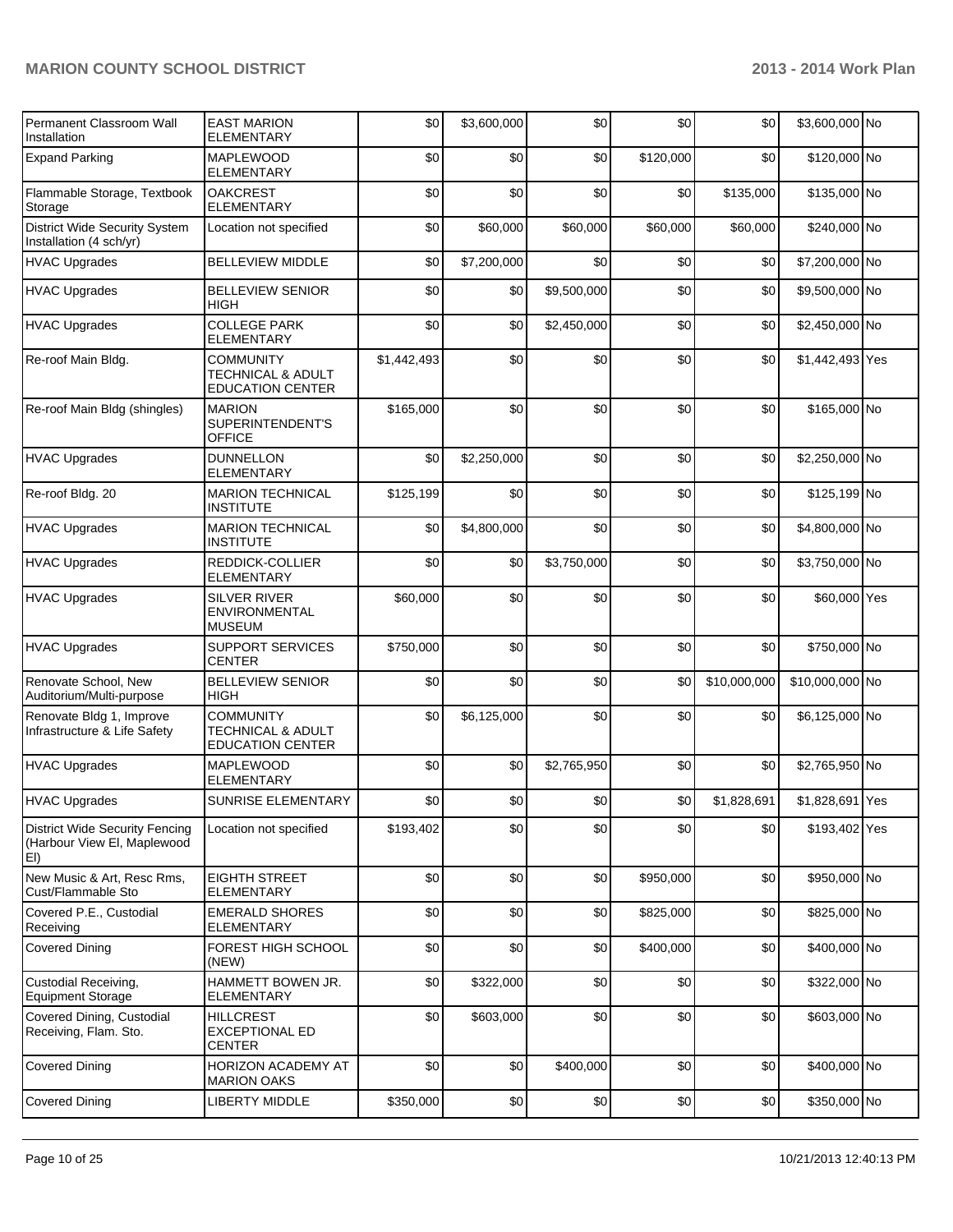| Custodial Equip. Storage                                          | <b>MARION OAKS</b><br>ELEMENTARY SCHOOL   | \$0         | \$0         | \$0         | \$120,000   | \$0         | \$120,000 No    |  |
|-------------------------------------------------------------------|-------------------------------------------|-------------|-------------|-------------|-------------|-------------|-----------------|--|
| <b>Covered Dining</b>                                             | <b>NORTH MARION</b><br><b>SENIOR HIGH</b> | \$0         | \$0         | \$400,000   | \$0         | \$0         | \$400,000 No    |  |
| New Dining Facility, Covered<br>Dining, Custodial Receiving       | <b>OSCEOLA MIDDLE</b>                     | \$0         | \$0         | \$0         | \$5,750,000 | \$0         | \$5,750,000 No  |  |
| Covered P.E., P.E. Storage                                        | WARD-HIGHLANDS<br><b>ELEMENTARY</b>       | \$0         | \$0         | \$0         | \$750,000   | \$0         | \$750,000 No    |  |
| <b>Covered Dining</b>                                             | <b>WEST PORT SENIOR</b><br>HIGH           | \$0         | \$0         | \$0         | \$750,000   | \$0         | \$750,000 No    |  |
| New Art, Music                                                    | <b>WYOMINA PARK</b><br>ELEMENTARY         | \$0         | \$0         | \$0         | \$507,423   | \$0         | \$507,423 No    |  |
| HVAC - Duct Replacement                                           | <b>EAST MARION</b><br><b>ELEMENTARY</b>   | \$2,025,161 | \$0         | \$0         | \$0         | \$0         | \$2,025,161 Yes |  |
| HVAC Upgrades Bldgs 16-18                                         | <b>HOWARD MIDDLE</b>                      | \$0         | \$0         | \$0         | \$2,000,000 | \$0         | \$2,000,000 No  |  |
| <b>Construct Textbook Storage</b>                                 | <b>NORTH MARION</b><br><b>MIDDLE</b>      | \$75,000    | \$0         | \$0         | \$0         | \$0         | \$75,000 No     |  |
| <b>HVAC Upgrades</b>                                              | PHOENIX CENTER                            | \$337,500   | \$0         | \$0         | \$0         | \$0         | \$337,500 No    |  |
| District Wide Concrete/Asphalt<br>Resurfacing & Striping          | Location not specified                    | \$100,000   | \$0         | \$0         | \$0         | \$0         | \$100,000 Yes   |  |
| District Wide Safety-to-Life                                      | Location not specified                    | \$162,917   | \$0         | \$0         | \$0         | \$0         | \$162,917 Yes   |  |
| District Wide Playgrounds                                         | Location not specified                    | \$25,000    | \$25,000    | \$0         | \$25,000    | \$25,000    | \$100,000 No    |  |
| District Wide Portable Repairs,<br>Siding, HVAC, etc.             | Location not specified                    | \$0         | \$0         | \$0         | \$45,000    | \$45,000    | \$90,000 No     |  |
| District Wide Pressure Washing Location not specified             |                                           | \$50,000    | \$0         | \$0         | \$0         | \$25,000    | \$75,000 Yes    |  |
| <b>District Wide Drop Ceilings</b>                                | Location not specified                    | \$100,000   | \$73,852    | \$0         | \$100,000   | \$100,000   | \$373,852 No    |  |
| District Wide EMS Controls,<br>Repairs/Upgrades                   | Location not specified                    | \$35,000    | \$50,000    | \$60,000    | \$35,000    | \$35,000    | \$215,000 No    |  |
| District Wide Fire Alarm &<br>Intercom Upgrades                   | Location not specified                    | \$160,673   | \$0         | \$0         | \$0         | \$0         | \$160,673 Yes   |  |
| District Wide ADA Compliance                                      | Location not specified                    | \$43,001    | \$0         | \$0         | \$0         | \$50,000    | \$93,001 Yes    |  |
| <b>District Wide Bath Partitions</b>                              | Location not specified                    | \$30,000    | \$0         | \$0         | \$0         | \$0         | \$30,000 No     |  |
| District Wide Door/Hardware<br>Replacement                        | Location not specified                    | \$7,295     | \$0         | \$0         | \$0         | \$0         | \$7,295 Yes     |  |
| District Wide Painting                                            | Location not specified                    | \$62,589    | \$0         | \$0         | \$0         | \$75,000    | \$137,589 Yes   |  |
| <b>District Wide Gutter</b><br>Replacement                        | Location not specified                    | \$0         | \$0         | \$100,000   | \$50,000    | \$50,000    | \$200,000 No    |  |
| District Wide HVAC/Wall Hung<br>Unit Upgrades                     | Location not specified                    | \$0         | \$0         | \$0         | \$40,000    | \$40,000    | \$80,000 No     |  |
| Bus purchases                                                     | Location not specified                    | \$2,360,000 | \$2,175,000 | \$2,175,000 | \$2,175,000 | \$2,175,000 | \$11,060,000 No |  |
| <b>Expand Cafeteria</b>                                           | <b>NORTH MARION</b><br><b>SENIOR HIGH</b> | \$0         | \$0         | \$1,480,248 | \$0         | \$0         | \$1,480,248 Yes |  |
| Re-roof Buildings 1-4<br>(remainder under Maint.<br>Expenditures) | <b>NORTH MARION</b><br><b>SENIOR HIGH</b> | \$0         | \$0         | \$1,304,469 | \$0         | \$0         | \$1,304,469 Yes |  |
| District Wide Concrete/Asphalt<br>Resurfacing & Striping          | Location not specified                    | \$0         | \$0         | \$500,000   | \$400,000   | \$400,000   | \$1,300,000 No  |  |
| Re-roof Buildings 14-16                                           | VANGUARD SENIOR<br>HIGH                   | \$0         | \$60,000    | \$0         | \$0         | \$0         | \$60,000 No     |  |
| District Wide Portable Repairs,<br>Siding, HVAC, etc.             | Location not specified                    | \$50,000    | \$0         | \$0         | \$0         | \$0         | \$50,000 Yes    |  |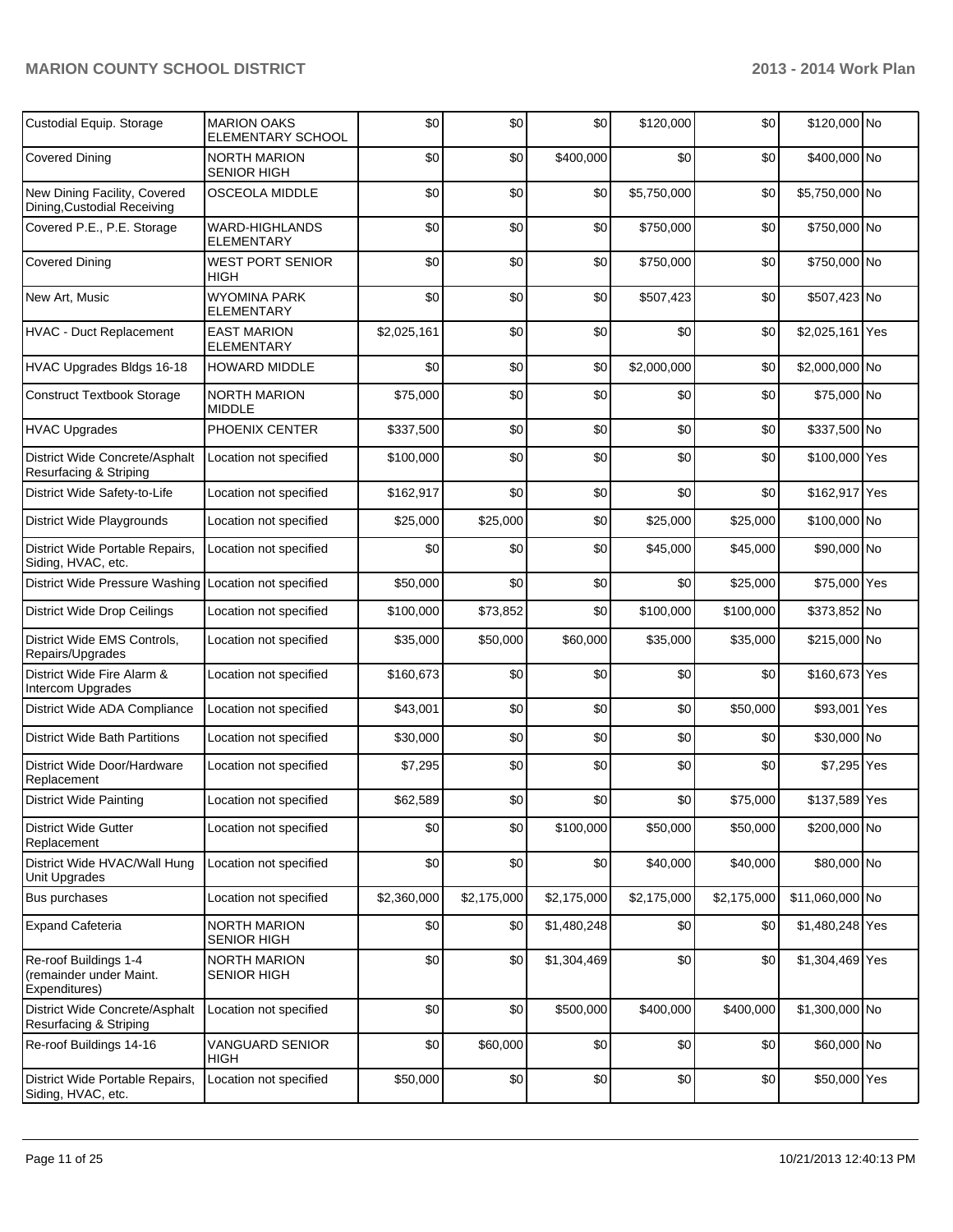| District Wide EMS Upgrades<br>Portables                         | Location not specified                                                      | \$0          | \$0          | \$300,000    | \$0          | \$0          | \$300,000 No    |  |
|-----------------------------------------------------------------|-----------------------------------------------------------------------------|--------------|--------------|--------------|--------------|--------------|-----------------|--|
| <b>District Wide Flooring</b><br>Replacement                    | Location not specified                                                      | \$100,000    | \$0          | \$0          | \$0          | \$122,949    | \$222,949 Yes   |  |
| <b>District Wide Gutter</b><br>Replacement                      | Location not specified                                                      | \$108,371    | \$0          | \$0          | \$0          | \$0          | \$108,371 Yes   |  |
| District Wide HVAC/Wall Hung<br>Unit Upgrades                   | Location not specified                                                      | \$1,785      | \$0          | \$0          | \$0          | \$0          | \$1,785 Yes     |  |
| School Technology<br>Infrastructure Upgrades                    | Location not specified                                                      | \$200,000    | \$0          | \$0          | \$0          | \$0          | \$200,000 No    |  |
| <b>District Technology</b><br>Infrastructure Upgrades           | Location not specified                                                      | \$415,000    | \$415,000    | \$280,000    | \$280,000    | \$280,000    | \$1,670,000 No  |  |
| <b>Computer Refresh</b><br>(Replacement)                        | Location not specified                                                      | \$0          | \$2,159,150  | \$2,000,000  | \$1,200,000  | \$1,200,000  | \$6,559,150 No  |  |
| <b>Engaged Classroom</b><br>Technology                          | Location not specified                                                      | \$0          | \$972,800    | \$992,000    | \$992,000    | \$992,000    | \$3,948,800 No  |  |
| Projector Replacements                                          | Location not specified                                                      | \$0          | \$200,000    | \$200,000    | \$200,000    | \$200,000    | \$800,000 No    |  |
| Infrastructure Re-wire<br>(intercom)                            | Location not specified                                                      | \$0          | \$350,000    | \$350,000    | \$350,000    | \$350,000    | \$1,400,000 No  |  |
| Belleview HS Infrastructure Re-<br>wire (CAT 6 Plant)           | Location not specified                                                      | \$0          | \$375,000    | \$0          | \$0          | \$0          | \$375,000 No    |  |
| North Marion HS Infrastructure<br>Re-wire Bldgs 8 & 18          | Location not specified                                                      | \$0          | \$50,000     | \$0          | \$0          | \$0          | \$50,000 No     |  |
| Vehicles Tech Services                                          | Location not specified                                                      | \$175,000    | \$0          | \$0          | \$0          | \$0          | \$175,000 No    |  |
| School Infrastructure<br>(Technology)                           | Location not specified                                                      | \$6,636,700  | \$0          | \$0          | \$0          | \$0          | \$6,636,700 No  |  |
| <b>District Wide Security System</b><br>Installation (4 sch/yr) | Location not specified                                                      | \$60,000     | \$0          | \$0          | \$0          | \$0          | \$60,000 Yes    |  |
| District Wide Safety-To-Life                                    | Location not specified                                                      | \$0          | \$0          | \$0          | \$0          | \$150,000    | \$150,000 No    |  |
| <b>EMS Upgrades</b>                                             | <b>COMMUNITY</b><br><b>TECHNICAL &amp; ADULT</b><br><b>EDUCATION CENTER</b> | \$0          | \$0          | \$150,000    | \$0          | \$0          | \$150,000 No    |  |
| District Wide EMS Upgrades<br>(EME, DMS, HAC, WPE)              | Location not specified                                                      | \$0          | \$0          | \$350,000    | \$0          | \$0          | \$350,000 No    |  |
| <b>Electrical System Upgrades</b>                               | <b>FESSENDEN</b><br><b>ELEMENTARY</b>                                       | \$525,000    | \$0          | \$0          | \$0          | \$0          | \$525,000 Yes   |  |
| Replace Electric Transformers                                   | FORT MCCOY SCHOOL                                                           | \$0          | \$425,000    | \$0          | \$0          | \$0          | \$425,000 No    |  |
| Upgrade HVAC Chillers and<br>Pumps                              | <b>OAKCREST</b><br><b>ELEMENTARY</b>                                        | \$0          | \$310,000    | \$0          | \$0          | \$0          | \$310,000 No    |  |
| <b>Band Room Sound Issues</b>                                   | <b>VANGUARD SENIOR</b><br>HIGH                                              | \$54,956     | \$0          | \$0          | \$0          | \$0          | \$54,956 Yes    |  |
| Kiln Room HVAC Issues                                           | <b>WEST PORT SENIOR</b><br><b>HIGH</b>                                      | \$65,000     | \$0          | \$0          | \$0          | \$0          | \$65,000 Yes    |  |
| New School Site Shuaney<br>Property (Middle DD)                 | Location not specified                                                      | \$494        | \$0          | \$0          | \$0          | \$0          | \$494 Yes       |  |
| New School Site Summur<br>Property (High CCC)                   | Location not specified                                                      | \$33,230     | \$0          | \$0          | \$0          | \$0          | \$33,230 Yes    |  |
| Owner FF&E, Final Close Out                                     | <b>LEGACY ELEMENTARY</b><br><b>SCHOOL</b>                                   | \$5,313,806  | \$0          | \$0          | \$0          | \$0          | \$5,313,806 Yes |  |
|                                                                 |                                                                             | \$78,243,508 | \$63,779,843 | \$69,723,862 | \$44,643,079 | \$47,396,140 | \$303,786,432   |  |

## **Additional Project Schedules**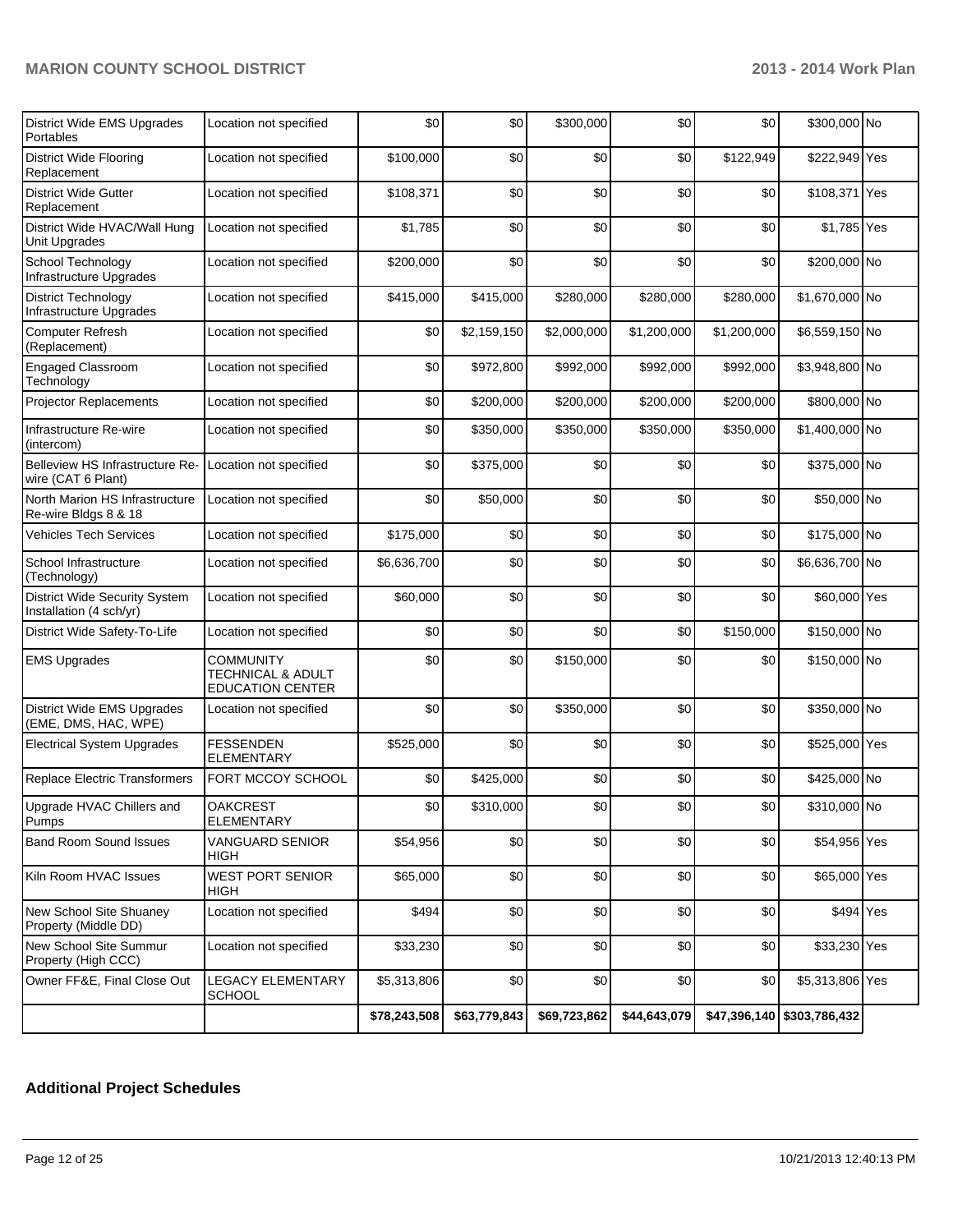Any projects that are not identified in the last approved educational plant survey.

Nothing reported for this section.

#### **Non Funded Growth Management Project Schedules**

Schedule indicating which projects, due to planned development, that CANNOT be funded from current revenues projected over the next five years.

Nothing reported for this section.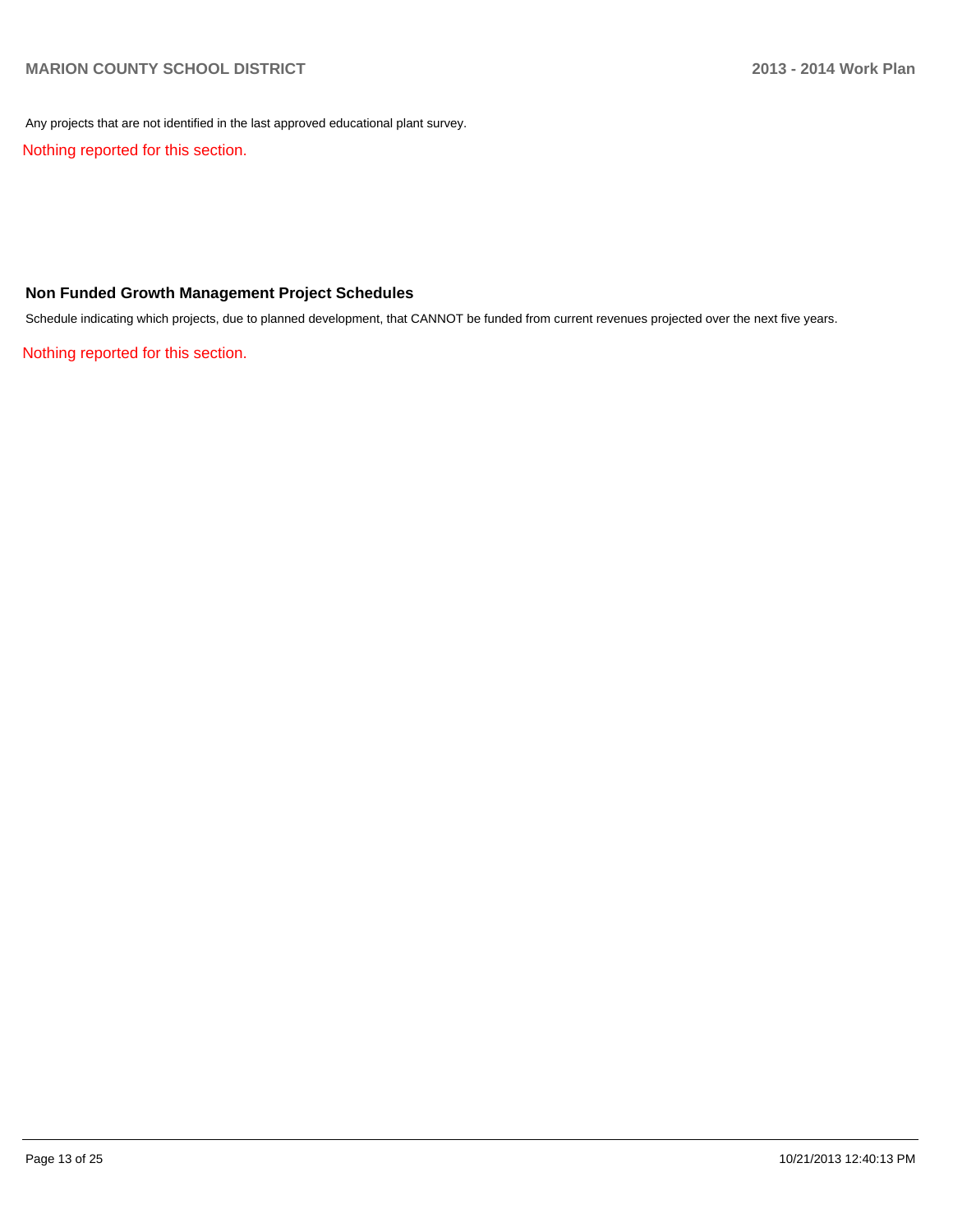### **Capacity Tracking**

| Location                                                                    | $2013 -$<br><b>2014 Satis.</b><br>Stu. Sta. | Actual<br>$2013 -$<br><b>2014 FISH</b><br>Capacity | Actual<br>$2012 -$<br>2013<br><b>COFTE</b> | # Class<br><b>Rooms</b> | Actual<br>Average<br>$2013 -$<br>2014 Class<br><b>Size</b> | Actual<br>$2013 -$<br>2014<br><b>Utilization</b> | <b>New</b><br>Stu.<br>Capacity | <b>New</b><br>Rooms to<br>be<br>Added/Re<br>moved | Projected<br>$2017 -$<br>2018<br><b>COFTE</b> | Projected<br>$2017 -$<br>2018<br><b>Utilization</b> | Projected<br>$2017 -$<br>2018 Class<br><b>Size</b> |
|-----------------------------------------------------------------------------|---------------------------------------------|----------------------------------------------------|--------------------------------------------|-------------------------|------------------------------------------------------------|--------------------------------------------------|--------------------------------|---------------------------------------------------|-----------------------------------------------|-----------------------------------------------------|----------------------------------------------------|
| <b>HOWARD MIDDLE</b>                                                        | 1,714                                       | 1,542                                              | 1,158                                      | 73                      | 16                                                         | 75.00 %                                          | $-178$                         | -9                                                | 1,192                                         | 87.00 %                                             | 19                                                 |
| <b>ANTHONY</b><br><b>ELEMENTARY</b>                                         | 449                                         | 449                                                | 338                                        | 24                      | 14                                                         | 75.00 %                                          | $\Omega$                       | $\Omega$                                          | 407                                           | 91.00%                                              | 17                                                 |
| <b>BELLEVIEW</b><br><b>ELEMENTARY</b>                                       | 786                                         | 786                                                | 678                                        | 43                      | 16                                                         | 86.00 %                                          | 0                              | $\Omega$                                          | 703                                           | 89.00 %                                             | 16                                                 |
| <b>BELLEVIEW-SANTOS</b><br>ELEMENTARY                                       | 887                                         | 887                                                | 752                                        | 47                      | 16                                                         | 85.00 %                                          | $-66$                          | $-3$                                              | 439                                           | 53.00 %                                             | 10                                                 |
| <b>REDDICK-COLLIER</b><br><b>ELEMENTARY</b>                                 | 686                                         | 686                                                | 353                                        | 39                      | 9                                                          | 51.00 %                                          | 0                              | $\Omega$                                          | 342                                           | 50.00 %                                             | 9                                                  |
| <b>DUNNELLON MIDDLE</b>                                                     | 1,143                                       | 1,028                                              | 651                                        | 52                      | 13                                                         | 63.00 %                                          | $-59$                          | $-3$                                              | 516                                           | 53.00 %                                             | 11                                                 |
| <b>LIBERTY MIDDLE</b>                                                       | 1,308                                       | 1,177                                              | 1,112                                      | 56                      | 20                                                         | 94.00 %                                          | $\Omega$                       | $\Omega$                                          | 1,060                                         | 90.00%                                              | 19                                                 |
| <b>MARION OAKS</b><br>ELEMENTARY SCHOOL                                     | 987                                         | 987                                                | 752                                        | 57                      | 13                                                         | 76.00 %                                          | $\Omega$                       | $\Omega$                                          | 931                                           | 94.00%                                              | 16                                                 |
| <b>LEGACY ELEMENTARY</b><br><b>SCHOOL</b>                                   | 873                                         | 0                                                  | $\Omega$                                   | 49                      | 0                                                          | 0.00%                                            | $\Omega$                       | $\Omega$                                          | 554                                           | 0.00%                                               | 11                                                 |
| <b>GREENWAY</b><br><b>ELEMENTARY</b>                                        | 1,012                                       | 1,012                                              | 900                                        | 54                      | 17                                                         | 89.00 %                                          | $-188$                         | $-10$                                             | 720                                           | 87.00 %                                             | 16                                                 |
| <b>SADDLEWOOD</b><br>ELEMENTARY                                             | 816                                         | 816                                                | 776                                        | 46                      | 17                                                         | 95.00 %                                          | 0                              | $\Omega$                                          | 898                                           | 110.00%                                             | 20                                                 |
| IWEST PORT SENIOR<br><b>HIGH</b>                                            | 2,607                                       | 2,476                                              | 2,173                                      | 108                     | 20                                                         | 88.00 %                                          | $-24$                          | $-1$                                              | 2,427                                         | 99.00 %                                             | 23                                                 |
| <b>FOREST HIGH SCHOOL</b><br>(NEW)                                          | 2,396                                       | 2,276                                              | 1,933                                      | 100                     | 19                                                         | 85.00 %                                          | 0                              | $\Omega$                                          | 1,757                                         | 77.00 %                                             | 18                                                 |
| <b>HAMMETT BOWEN JR.</b><br><b>ELEMENTARY</b>                               | 868                                         | 868                                                | 751                                        | 47                      | 16                                                         | 87.00 %                                          | -44                            | $-2$                                              | 746                                           | 91.00%                                              | 17                                                 |
| <b>HORIZON ACADEMY AT</b><br>IMARION OAKS                                   | 1,305                                       | 1,174                                              | 836                                        | 56                      | 15                                                         | 71.00 %                                          | 0                              | $\Omega$                                          | 677                                           | 58.00 %                                             | 12                                                 |
| <b>ROMEO ELEMENTARY</b>                                                     | 760                                         | 760                                                | 738                                        | 40                      | 18                                                         | 97.00 %                                          | 0                              | $\Omega$                                          | 737                                           | 97.00 %                                             | 18                                                 |
| <b>BELLEVIEW MIDDLE</b>                                                     | 1,375                                       | 1,237                                              | 1,080                                      | 60                      | 18                                                         | 87.00 %                                          | 0                              | $\Omega$                                          | 951                                           | 77.00 %                                             | 16                                                 |
| DUNNELLON<br><b>ELEMENTARY</b>                                              | 648                                         | 648                                                | 685                                        | 36                      | 19                                                         | 106.00 %                                         | 0                              | $\Omega$                                          | 554                                           | 85.00 %                                             | 15                                                 |
| <b>COLLEGE PARK</b><br>ELEMENTARY                                           | 784                                         | 784                                                | 694                                        | 44                      | 16                                                         | 88.00 %                                          | 0                              | $\Omega$                                          | 807                                           | 103.00%                                             | 18                                                 |
| <b>COMMUNITY</b><br><b>TECHNICAL &amp; ADULT</b><br><b>EDUCATION CENTER</b> | 465                                         | 697                                                | 27                                         | 23                      | 1                                                          | 4.00 %                                           | 0                              | $\overline{0}$                                    | 30                                            | 4.00%                                               | 1                                                  |
| <b>BELLEVIEW SENIOR</b><br> HIGH                                            | 1,625                                       | 1,543                                              | 1,410                                      | 65                      | 22                                                         | 91.00%                                           | 0                              | $\Omega$                                          | 1,312                                         | 85.00 %                                             | 20                                                 |
| SHADY HILL<br>ELEMENTARY                                                    | 713                                         | 713                                                | 608                                        | 38                      | 16                                                         | 85.00 %                                          | 0                              | $\Omega$                                          | 544                                           | 76.00 %                                             | 14                                                 |
| <b>EMERALD SHORES</b><br>ELEMENTARY                                         | 713                                         | 713                                                | 623                                        | 38                      | 16                                                         | 87.00 %                                          | $\overline{0}$                 | $\overline{0}$                                    | 611                                           | 86.00 %                                             | 16                                                 |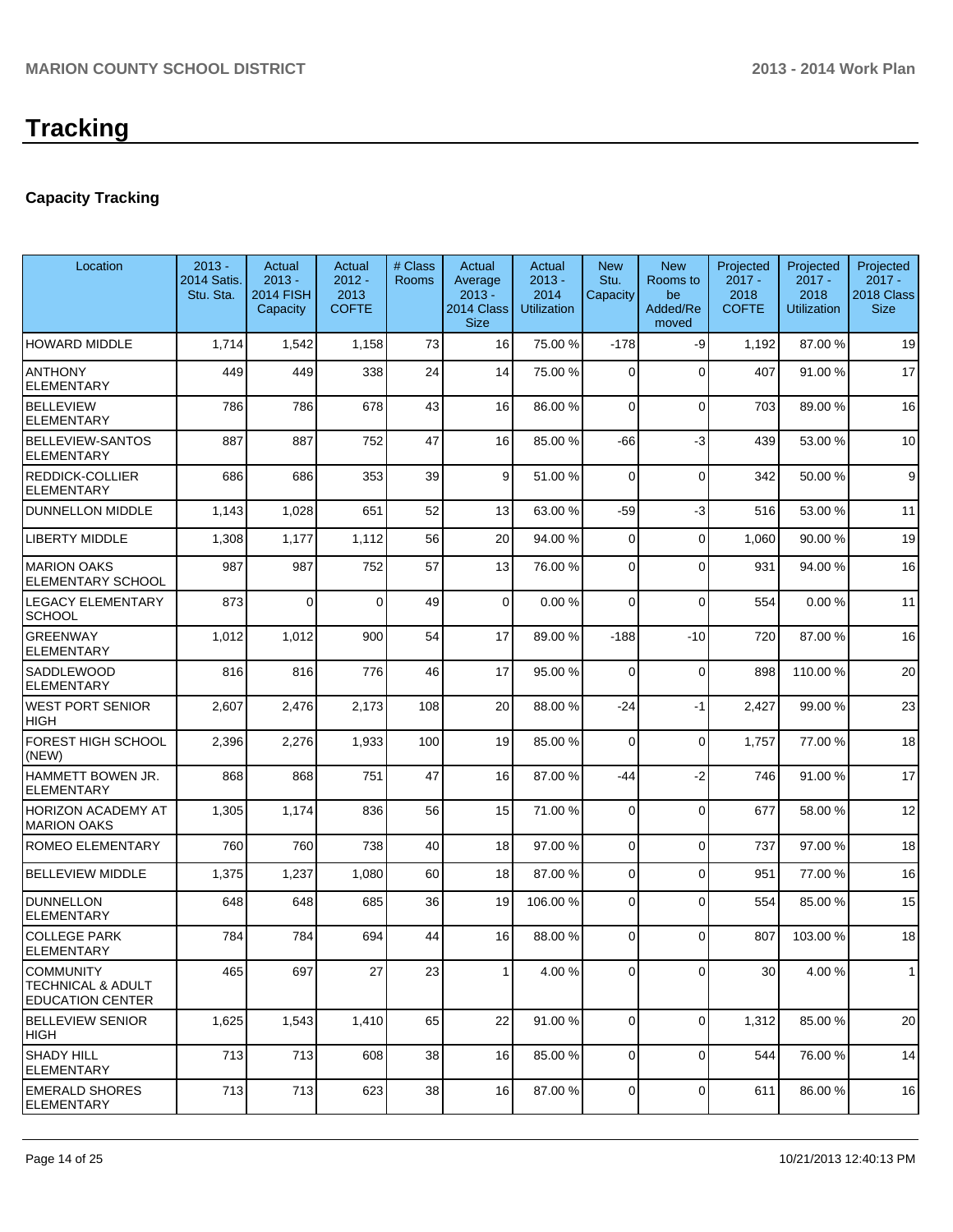| <b>SUNRISE ELEMENTARY</b>                                                           | 971      | 971      | 709      | 53          | 13              | 73.00 %  | $-22$          | $-1$        | 600      | 63.00%   | 12             |
|-------------------------------------------------------------------------------------|----------|----------|----------|-------------|-----------------|----------|----------------|-------------|----------|----------|----------------|
| <b>EVERGREEN</b><br><b>ELEMENTARY</b>                                               | 750      | 750      | 543      | 41          | 13              | 72.00 %  | $\Omega$       | $\Omega$    | 577      | 77.00 %  | 14             |
| <b>HARBOUR VIEW</b><br><b>ELEMENTARY</b>                                            | 828      | 828      | 683      | 46          | 15              | 83.00 %  | $\Omega$       | $\mathbf 0$ | 695      | 84.00%   | 15             |
| <b>MAPLEWOOD</b><br>ELEMENTARY                                                      | 793      | 793      | 798      | 51          | 16              | 101.00 % | $\Omega$       | $\Omega$    | 689      | 87.00 %  | 14             |
| <b>NORTH MARION</b><br><b>MIDDLE</b>                                                | 1,117    | 1,005    | 832      | 50          | 17              | 83.00 %  | $\Omega$       | $\Omega$    | 748      | 74.00%   | 15             |
| <b>LAKE WEIR SENIOR</b><br><b>HIGH</b>                                              | 2,095    | 1,990    | 1,582    | 88          | 18              | 79.00 %  | $\Omega$       | $\Omega$    | 1,455    | 73.00 %  | 17             |
| PHOENIX CENTER                                                                      | $\Omega$ | $\Omega$ | $\Omega$ | $\mathbf 0$ | $\Omega$        | 0.00%    | $\Omega$       | $\mathbf 0$ | $\Omega$ | 0.00%    | $\overline{0}$ |
| <b>DUNNELLON SENIOR</b><br><b>HIGH</b>                                              | 1,271    | 1,143    | 1,054    | 52          | 20              | 92.00 %  | $\Omega$       | $\Omega$    | 1,027    | 90.00%   | 20             |
| <b>FORT MCCOY SCHOOL</b>                                                            | 1,571    | 1,413    | 998      | 70          | 14              | 71.00 %  | -40            | $-2$        | 857      | 62.00%   | 13             |
| <b>OCALA SPRINGS</b><br><b>ELEMENTARY</b>                                           | 564      | 564      | 594      | 30          | 20              | 105.00 % | $\overline{0}$ | $\Omega$    | 563      | 100.00 % | 19             |
| <b>SPARR ELEMENTARY</b>                                                             | 494      | 494      | 328      | 27          | 12              | 66.00 %  | $-36$          | $-2$        | 312      | 68.00 %  | 12             |
| <b>SOUTH OCALA</b><br><b>ELEMENTARY</b>                                             | 728      | 728      | 657      | 40          | 16              | 90.00 %  | $\Omega$       | $\Omega$    | 761      | 105.00 % | 19             |
| STANTON-WEIRSDALE<br><b>ELEMENTARY</b>                                              | 588      | 588      | 480      | 32          | 15              | 82.00 %  | $-22$          | $-1$        | 454      | 80.00%   | 15             |
| <b>WYOMINA PARK</b><br><b>ELEMENTARY</b>                                            | 456      | 456      | 578      | 26          | 22              | 127.00 % | $\Omega$       | $\mathbf 0$ | 687      | 151.00%  | 26             |
| <b>VANGUARD SENIOR</b><br><b>HIGH</b>                                               | 1,953    | 1,855    | 1,664    | 78          | 21              | 90.00 %  | $-24$          | -1          | 1,647    | 90.00 %  | 21             |
| <b>HILLCREST</b><br><b>EXCEPTIONAL ED</b><br><b>CENTER</b>                          | 247      | 247      | 164      | 24          | $\overline{7}$  | 66.00 %  | $\Omega$       | $\Omega$    | 171      | 69.00 %  | $\overline{7}$ |
| IMADISON STREET<br><b>ACADEMY OF VISUAL</b><br><b>AND PERFORMING</b><br><b>ARTS</b> | 488      | 488      | 453      | 26          | 17              | 93.00 %  | $-22$          | $-1$        | 444      | 95.00 %  | 18             |
| <b>DRNHJONES</b><br><b>ELEMENTARY</b>                                               | 822      | 822      | 709      | 44          | 16              | 86.00 %  | $\Omega$       | $\Omega$    | 675      | 82.00%   | 15             |
| <b>NORTH MARION</b><br><b>SENIOR HIGH</b>                                           | 1,814    | 1,723    | 1,263    | 76          | 17              | 73.00 %  | $\Omega$       | $\Omega$    | 1,149    | 67.00 %  | 15             |
| <b>OAKCREST</b><br><b>ELEMENTARY</b>                                                | 769      | 769      | 685      | 44          | 16 <sup>1</sup> | 89.00 %  | $\overline{0}$ | $\Omega$    | 852      | 111.00%  | 19             |
| <b>IMARION TECHNICAL</b><br><b>INSTITUTE</b>                                        | 365      | 273      | 264      | 16          | 17              | 97.00 %  | $\overline{0}$ | $\mathbf 0$ | 237      | 87.00 %  | 15             |
| OSCEOLA MIDDLE                                                                      | 945      | 850      | 965      | 42          | 23              | 114.00 % | $\overline{0}$ | $\mathbf 0$ | 941      | 111.00%  | 22             |
| <b>EAST MARION</b><br><b>ELEMENTARY</b>                                             | 750      | 750      | 665      | 41          | 16              | 89.00 %  | $-22$          | $-1$        | 674      | 93.00 %  | 17             |
| <b>EIGHTH STREET</b><br><b>ELEMENTARY</b>                                           | 348      | 348      | 314      | 18          | 17              | 90.00 %  | 0              | $\mathbf 0$ | 326      | 94.00%   | 18             |
| <b>FESSENDEN</b><br>ELEMENTARY                                                      | 464      | 464      | 484      | 26          | 19              | 104.00 % | $\overline{0}$ | $\mathbf 0$ | 514      | 111.00%  | 20             |
| FORT KING MIDDLE                                                                    | 1,434    | 1,290    | 1,121    | 61          | 18              | 87.00 %  | $\overline{0}$ | $\mathbf 0$ | 946      | 73.00 %  | 16             |
| <b>WARD-HIGHLANDS</b><br><b>ELEMENTARY</b>                                          | 831      | 831      | 755      | 46          | 16              | 91.00 %  | $\overline{0}$ | $\mathbf 0$ | 624      | 75.00 %  | 14             |
| <b>LAKE WEIR MIDDLE</b>                                                             | 1,489    | 1,340    | 1,271    | 65          | 20              | 95.00 %  | $-40$          | $-2$        | 1,073    | 83.00 %  | 17             |
|                                                                                     | 49,865   | 47,032   | 39,637   | 2,408       | 16              | 84.28%   | $-787$         | $-39$       | 38,613   | 83.50 %  | 16             |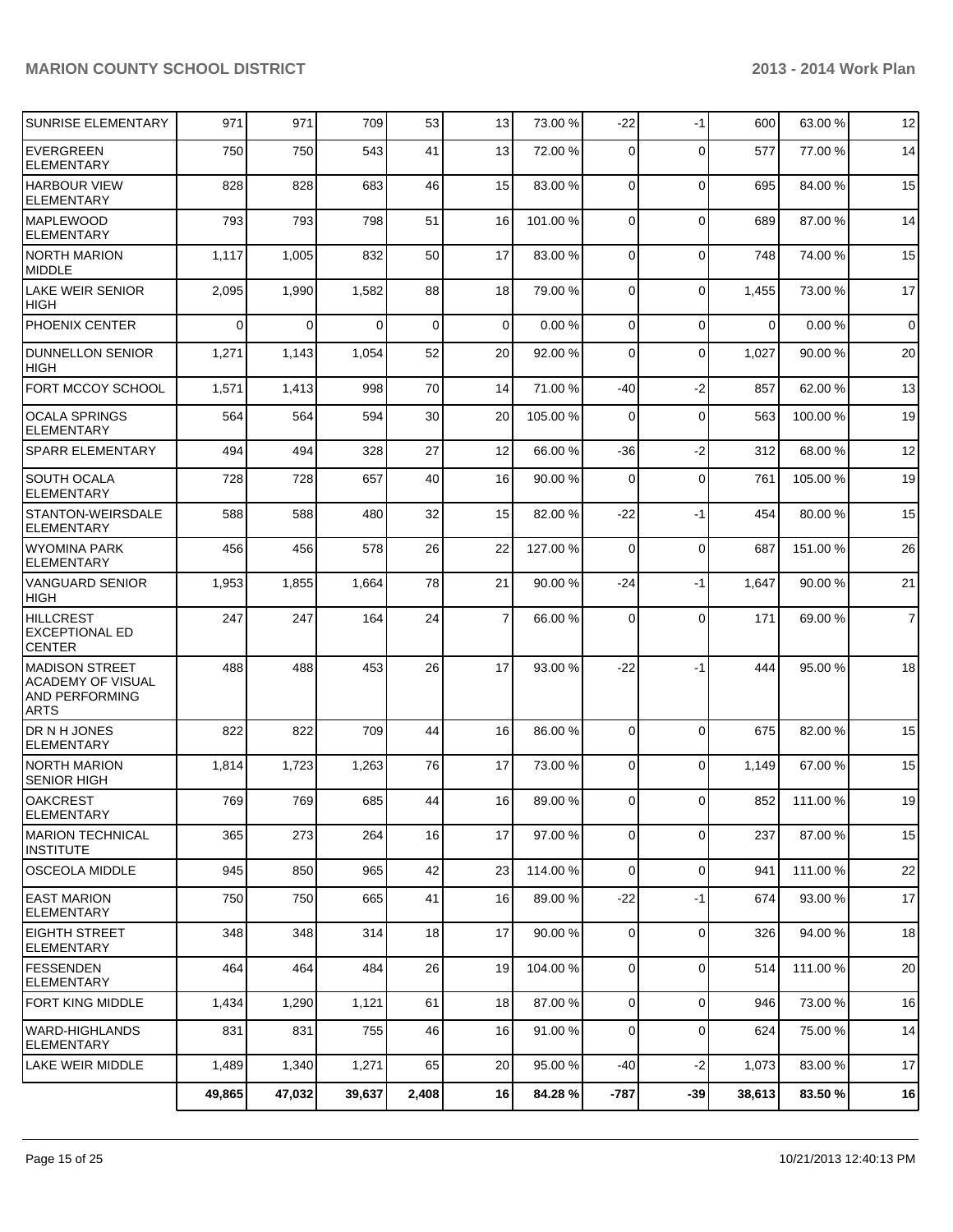The COFTE Projected Total (38,613) for 2017 - 2018 must match the Official Forecasted COFTE Total (38,613 ) for 2017 - 2018 before this section can be completed. In the event that the COFTE Projected Total does not match the Official forecasted COFTE, then the Balanced Projected COFTE Table should be used to balance COFTE.

| Projected COFTE for 2017 - 2018 |        |  |  |  |  |
|---------------------------------|--------|--|--|--|--|
| Elementary (PK-3)               | 12,219 |  |  |  |  |
| Middle $(4-8)$                  | 15,281 |  |  |  |  |
| High (9-12)                     | 11,113 |  |  |  |  |
|                                 | 38,613 |  |  |  |  |

| <b>Grade Level Type</b> | <b>Balanced Projected</b><br>COFTE for 2017 - 2018 |
|-------------------------|----------------------------------------------------|
| Elementary (PK-3)       |                                                    |
| Middle $(4-8)$          |                                                    |
| High (9-12)             |                                                    |
|                         | 38,613                                             |

#### **Relocatable Replacement**

Number of relocatable classrooms clearly identified and scheduled for replacement in the school board adopted financially feasible 5-year district work program.

| Location                               | 2013 - 2014 | 2014 - 2015 | $2015 - 2016$ | 2016 - 2017 | 2017 - 2018 | Year 5 Total   |
|----------------------------------------|-------------|-------------|---------------|-------------|-------------|----------------|
| <b>BELLEVIEW ELEMENTARY</b>            |             |             |               |             |             |                |
| <b>EAST MARION ELEMENTARY</b>          | 0           |             | 0             | 0           | 0           |                |
| <b>FESSENDEN ELEMENTARY</b>            | 0           |             |               |             | 0           | $\overline{2}$ |
| LAKE WEIR MIDDLE                       | 0           | 0           |               | 0           | 0           | $\overline{2}$ |
| NORTH MARION SENIOR HIGH               | 0           |             |               | 0           | ი           | $\mathbf{1}$   |
| <b>SPARR ELEMENTARY</b>                | 0           | 0           |               | 0           | 0           | 1              |
| HILLCREST EXCEPTIONAL ED CENTER        | O           |             |               | U           | U           | 2              |
| OCALA SPRINGS ELEMENTARY               | 0           |             | 0             | 0           | 0           | 1              |
| <b>SUNRISE ELEMENTARY</b>              | O           |             |               | U           | 0           |                |
| <b>HARBOUR VIEW ELEMENTARY</b>         | 0           |             | 0             | $\Omega$    | 0           | $\mathbf{1}$   |
| <b>ROMEO ELEMENTARY</b>                | $\Omega$    |             |               | $\Omega$    | O           | $\mathbf{1}$   |
| BELLEVIEW SENIOR HIGH                  | 0           | $\Omega$    |               | 0           | 0           | 1 <sup>1</sup> |
| WEST PORT SENIOR HIGH                  | 0           |             | U             | $\Omega$    | 0           | $\mathbf{1}$   |
| <b>Total Relocatable Replacements:</b> | 0           | 9           |               | 0           | 0           | 16             |

#### **Charter Schools Tracking**

Information regarding the use of charter schools.

| Location-Type         | # Relocatable  <br>units or<br>permanent<br><b>classrooms</b> | Owner              | Year Started or I<br>Scheduled | Student<br><b>Stations</b> | <b>Students</b><br>Enrolled | Years in<br>Contract | <b>Total Charter</b><br><b>Students</b><br>projected for<br>2017 - 2018 |
|-----------------------|---------------------------------------------------------------|--------------------|--------------------------------|----------------------------|-----------------------------|----------------------|-------------------------------------------------------------------------|
| Marion Charter School |                                                               | 10 <b>IPRIVATE</b> | 2000                           | 200                        | 155                         | 13 <sup>1</sup>      | 100                                                                     |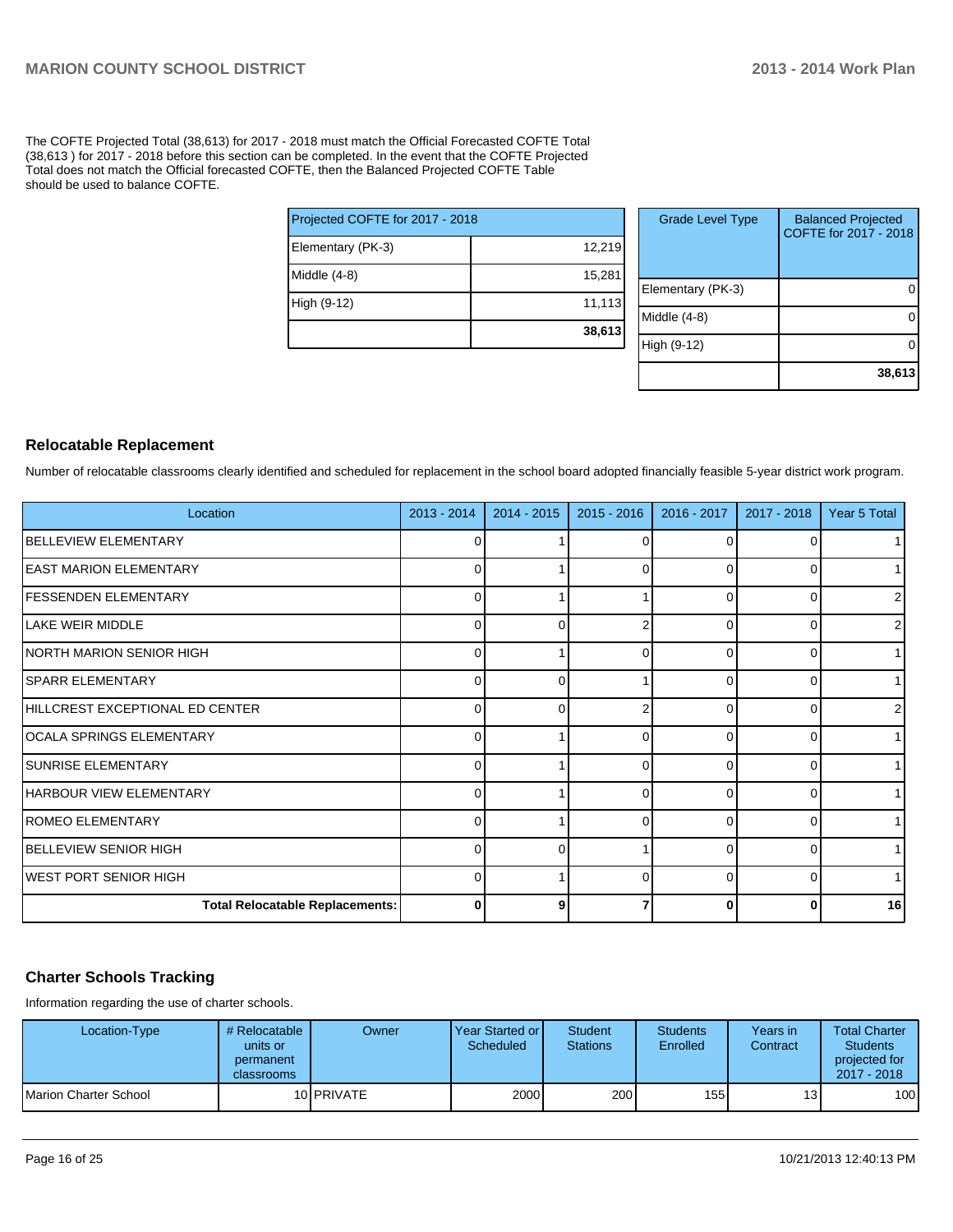| Mcintosh Area School                   |            | 2 PRIVATE     | 2003 | 36               | 87               | 10 <sup>1</sup> | 69  |
|----------------------------------------|------------|---------------|------|------------------|------------------|-----------------|-----|
| <b>Francis Marion Military Academy</b> |            | 12 LEASE RENT | 2008 | 300 <sup>1</sup> | 159 <sup>l</sup> |                 | 243 |
|                                        | <b>241</b> |               |      | 536 l            | 401              |                 | 412 |

#### **Special Purpose Classrooms Tracking**

The number of classrooms that will be used for certain special purposes in the current year, by facility and type of classroom, that the district will, 1), not use for educational purposes, and 2), the co-teaching classrooms that are not open plan classrooms and will be used for educational purposes.

| School                                 | School Type | $\parallel$ # of Elementary $\parallel$ # of Middle 4-8 $\parallel$ # of High 9-12<br>K-3 Classrooms I | <b>Classrooms</b> | <b>Classrooms</b> | # of $ESE$<br><b>Classrooms</b> | # of Combo<br><b>Classrooms</b> | Total<br><b>Classrooms</b> |
|----------------------------------------|-------------|--------------------------------------------------------------------------------------------------------|-------------------|-------------------|---------------------------------|---------------------------------|----------------------------|
| <b>Total Educational Classrooms: I</b> |             |                                                                                                        |                   |                   |                                 | 0                               | 0                          |

| School                               | School Type | $\parallel$ # of Elementary $\parallel$ # of Middle 4-8 $\parallel$ # of High 9-12<br>K-3 Classrooms I | <b>Classrooms</b> | <b>Classrooms</b> | $#$ of ESE<br><b>Classrooms</b> | # of Combo<br><b>Classrooms</b> | Total<br><b>Classrooms</b> |
|--------------------------------------|-------------|--------------------------------------------------------------------------------------------------------|-------------------|-------------------|---------------------------------|---------------------------------|----------------------------|
| <b>Total Co-Teaching Classrooms:</b> |             |                                                                                                        |                   |                   | o                               |                                 | 0                          |

#### **Infrastructure Tracking**

**Necessary offsite infrastructure requirements resulting from expansions or new schools. This section should include infrastructure information related to capacity project schedules and other project schedules (Section 4).**

Not applicable. All necessary infrastructure has been constructed at this time.

**Proposed location of planned facilities, whether those locations are consistent with the comprehensive plans of all affected local governments, and recommendations for infrastructure and other improvements to land adjacent to existing facilities. Provisions of 1013.33(12), (13) and (14) and 1013.36 must be addressed for new facilities planned within the 1st three years of the plan (Section 5).**

Not applicable. There are no new planned facilities at this time.

**Consistent with Comp Plan?** Yes

#### **Net New Classrooms**

The number of classrooms, by grade level and type of construction, that were added during the last fiscal year.

| List the net new classrooms added in the 2012 - 2013 fiscal year.                                                                                       | lvear.                        |                            | List the net new classrooms to be added in the 2013 - 2014 fiscal |                        |                              |                            |                                                                        |                        |
|---------------------------------------------------------------------------------------------------------------------------------------------------------|-------------------------------|----------------------------|-------------------------------------------------------------------|------------------------|------------------------------|----------------------------|------------------------------------------------------------------------|------------------------|
| "Classrooms" is defined as capacity carrying classrooms that are added to increase<br>capacity to enable the district to meet the Class Size Amendment. |                               |                            |                                                                   |                        |                              |                            | Totals for fiscal year 2013 - 2014 should match totals in Section 15A. |                        |
| Location                                                                                                                                                | $2012 - 2013 \#$<br>Permanent | $2012 - 2013$ #<br>Modular | $2012 - 2013$ #<br>Relocatable                                    | $2012 - 2013$<br>Total | $2013 - 2014$ #<br>Permanent | $2013 - 2014$ #<br>Modular | $2013 - 2014$ #<br><b>Relocatable</b>                                  | $2013 - 2014$<br>Total |
| Elementary (PK-3)                                                                                                                                       | 34                            |                            |                                                                   | 34                     |                              |                            |                                                                        |                        |
| Middle (4-8)                                                                                                                                            | 15                            |                            |                                                                   | 15                     |                              |                            |                                                                        | 0                      |
| High (9-12)                                                                                                                                             |                               |                            |                                                                   |                        |                              |                            |                                                                        |                        |
|                                                                                                                                                         | 49                            |                            |                                                                   | 49                     |                              |                            |                                                                        | 0                      |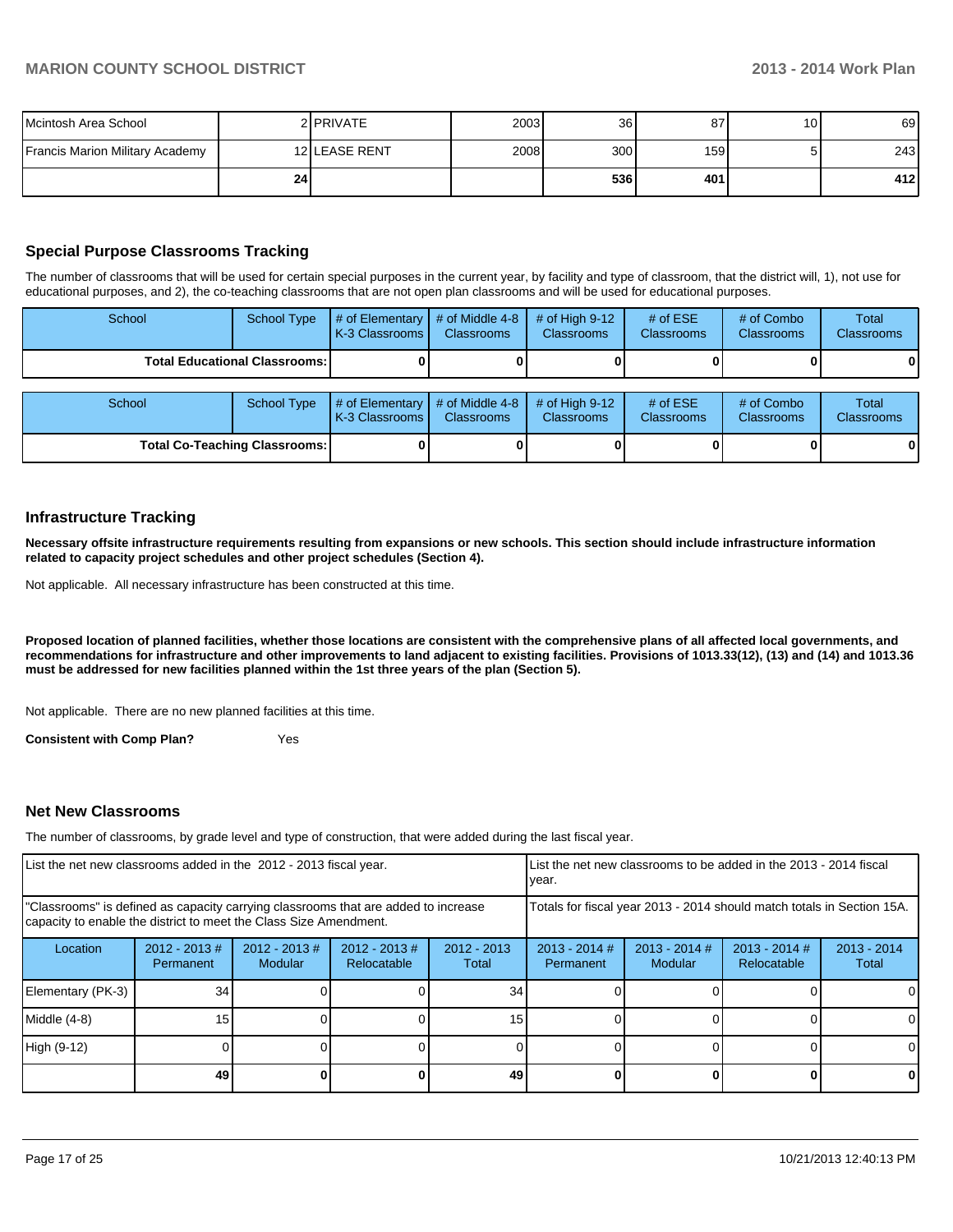#### **Relocatable Student Stations**

Number of students that will be educated in relocatable units, by school, in the current year, and the projected number of students for each of the years in the workplan.

| <b>Site</b>                                                    | 2013 - 2014 | 2014 - 2015    | 2015 - 2016 | 2016 - 2017    | 2017 - 2018    | 5 Year Average |
|----------------------------------------------------------------|-------------|----------------|-------------|----------------|----------------|----------------|
| <b>HOWARD MIDDLE</b>                                           | 198         | 0              | 0           | 0              | 0              | 40             |
| <b>ANTHONY ELEMENTARY</b>                                      | 46          | 10             | 10          | 10             | 10             | 17             |
| <b>BELLEVIEW ELEMENTARY</b>                                    | 131         | 110            | 81          | 55             | 48             | 85             |
| BELLEVIEW-SANTOS ELEMENTARY                                    | 193         | 15             | 15          | 15             | 15             | 51             |
| REDDICK-COLLIER ELEMENTARY                                     | 0           | 0              | $\mathbf 0$ | 0              | 0              | $\pmb{0}$      |
| DUNNELLON MIDDLE                                               | 66          | 0              | 0           | $\overline{0}$ | 0              | 13             |
| <b>EAST MARION ELEMENTARY</b>                                  | 45          | 5              | 5           | 5 <sup>1</sup> | 5              | 13             |
| EIGHTH STREET ELEMENTARY                                       | 0           | 0              | $\Omega$    | $\mathbf 0$    | 0              | $\pmb{0}$      |
| <b>FESSENDEN ELEMENTARY</b>                                    | 36          | 36             | 36          | 36             | 36             | 36             |
| <b>FORT KING MIDDLE</b>                                        | 198         | 132            | 132         | 88             | 0              | 110            |
| WARD-HIGHLANDS ELEMENTARY                                      | 10          | 10             | 10          | 10             | 10             | 10             |
| MAPLEWOOD ELEMENTARY                                           | 80          | 80             | 40          | 22             | 0              | 44             |
| <b>ROMEO ELEMENTARY</b>                                        | 18          | 18             | 18          | 0              | 0              | 11             |
| BELLEVIEW MIDDLE                                               | 47          | 25             | 25          | 0              | 0              | 19             |
| <b>DUNNELLON ELEMENTARY</b>                                    | 72          | 54             | 54          | 36             | 0              | 43             |
| COLLEGE PARK ELEMENTARY                                        | 0           | 0              | $\Omega$    | 0              | 0              | $\mathbf 0$    |
| COMMUNITY TECHNICAL & ADULT EDUCATION<br><b>CENTER</b>         | 146         | 0              | $\Omega$    | $\overline{0}$ | 0              | 29             |
| <b>BELLEVIEW SENIOR HIGH</b>                                   | 35          | 10             | 10          | 10             | 10             | 15             |
| GREENWAY ELEMENTARY                                            | 242         | 58             | $\mathbf 0$ | 0              | 0              | 60             |
| SADDLEWOOD ELEMENTARY                                          | 0           | 0              | $\mathbf 0$ | 0              | 0              | 0              |
| WEST PORT SENIOR HIGH                                          | 25          | 25             | $\mathbf 0$ | 0              | 0              | 10             |
| FOREST HIGH SCHOOL (NEW)                                       | 0           | 0              | $\mathbf 0$ | 0              | 0              | 0              |
| HAMMETT BOWEN JR. ELEMENTARY                                   | 66          | 22             | $\Omega$    | 0              | 0              | 18             |
| LAKE WEIR MIDDLE                                               | 88          | 66 I           | 44          | $\overline{0}$ | $\overline{0}$ | 40             |
| MADISON STREET ACADEMY OF VISUAL AND<br><b>PERFORMING ARTS</b> | 22          | 22             | 22          | 22             | 22             | 22             |
| DR N H JONES ELEMENTARY                                        | $\Omega$    | $\overline{0}$ | 0           | $\overline{0}$ | 0              | $\mathbf 0$    |
| <b>NORTH MARION SENIOR HIGH</b>                                | 21          | 21             | 21          | 21             | 21             | 21             |
| <b>OAKCREST ELEMENTARY</b>                                     | 18          | 18             | 40          | 40             | 40             | 31             |
| MARION TECHNICAL INSTITUTE                                     | $\Omega$    | $\Omega$       | 0           | $\overline{0}$ | 0              | $\mathbf 0$    |
| <b>OSCEOLA MIDDLE</b>                                          | $\Omega$    | $\Omega$       | 0           | $\overline{0}$ | 0              | $\mathbf 0$    |
| <b>SPARR ELEMENTARY</b>                                        | 36          | 0              | $\mathbf 0$ | $\overline{0}$ | 0              | $\overline{7}$ |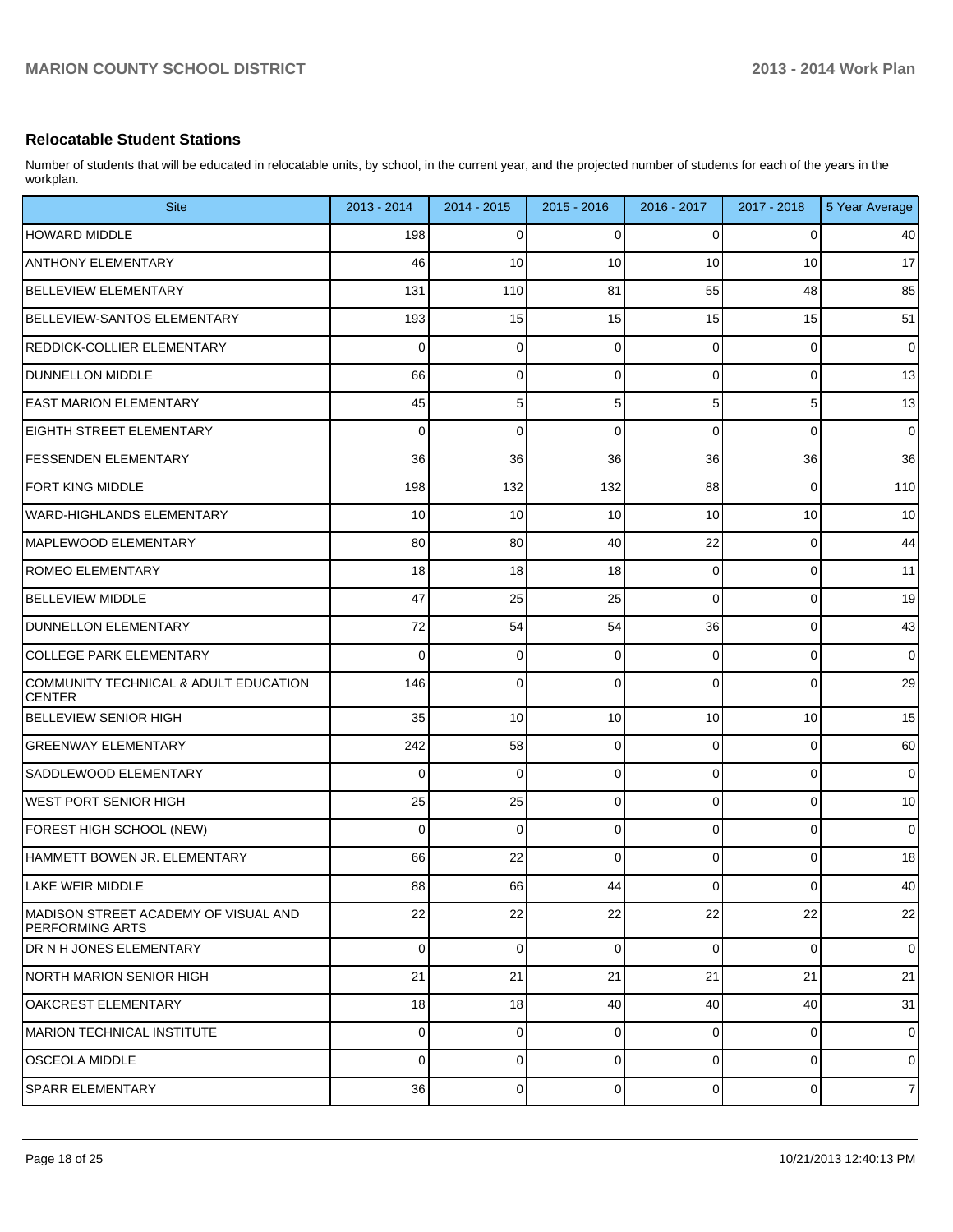| SOUTH OCALA ELEMENTARY                            | $\Omega$    | 0           | $\Omega$    | $\Omega$       | 0        | $\mathbf 0$    |
|---------------------------------------------------|-------------|-------------|-------------|----------------|----------|----------------|
| STANTON-WEIRSDALE ELEMENTARY                      | 27          | 5           | 5           | 5              | 5        | 9 <sup>°</sup> |
| <b>WYOMINA PARK ELEMENTARY</b>                    | 22          | 44          | 80          | 120            | 231      | 99             |
| VANGUARD SENIOR HIGH                              | 25          | 0           | $\Omega$    | $\Omega$       | 0        | 5              |
| HILLCREST EXCEPTIONAL ED CENTER                   | 27          | 27          | 27          | 27             | 27       | 27             |
| <b>NORTH MARION MIDDLE</b>                        | 10          | 10          | $\Omega$    | $\Omega$       | 0        | $\overline{4}$ |
| <b>LAKE WEIR SENIOR HIGH</b>                      | $\Omega$    | 0           | $\Omega$    | $\Omega$       | 0        | $\overline{0}$ |
| <b>PHOENIX CENTER</b>                             | $\Omega$    | 0           | $\Omega$    | $\Omega$       | $\Omega$ | $\overline{0}$ |
| <b>DUNNELLON SENIOR HIGH</b>                      | 121         | 95          | 71          | 71             | 46       | 81             |
| FORT MCCOY SCHOOL                                 | 45          | 23          | 5           | 5 <sup>1</sup> | 5        | 17             |
| <b>OCALA SPRINGS ELEMENTARY</b>                   | 10          | 10          | 10          | 10             | 10       | 10             |
| SHADY HILL ELEMENTARY                             | $\mathbf 0$ | 0           | $\mathbf 0$ | 0              | 0        | $\mathbf 0$    |
| <b>EMERALD SHORES ELEMENTARY</b>                  | $\Omega$    | 0           | $\Omega$    | $\Omega$       | $\Omega$ | $\overline{0}$ |
| <b>SUNRISE ELEMENTARY</b>                         | 99          | 55          | 50          | 50             | 50       | 61             |
| <b>EVERGREEN ELEMENTARY</b>                       | 22          | $\mathbf 0$ | $\mathbf 0$ | $\Omega$       | $\Omega$ | 4              |
| HARBOUR VIEW ELEMENTARY                           | 50          | 50          | 50          | 50             | 50       | 50             |
| <b>HORIZON ACADEMY AT MARION OAKS</b>             | $\Omega$    | 0           | $\Omega$    | $\Omega$       | 0        | $\overline{0}$ |
| <b>LIBERTY MIDDLE</b>                             | 0           | 0           | $\Omega$    | $\Omega$       | 0        | $\overline{0}$ |
| <b>MARION OAKS ELEMENTARY SCHOOL</b>              | $\Omega$    | 0           | $\Omega$    | $\Omega$       | 0        | $\overline{0}$ |
| LEGACY ELEMENTARY SCHOOL                          | $\Omega$    | $\Omega$    | $\Omega$    | $\Omega$       | $\Omega$ | $\overline{0}$ |
| Totals for MARION COUNTY SCHOOL DISTRICT          |             |             |             |                |          |                |
|                                                   |             |             | 861         | 708            | 641      |                |
| Total students in relocatables by year.           | 2,297       | 1,056       |             |                |          | 1,113          |
| Total number of COFTE students projected by year. | 39,339      | 39,168      | 38,929      | 38,844         | 38,613   | 38,979         |
| Percent in relocatables by year.                  | 6 %         | 3%          | 2%          | 2%             | 2%       | 3%             |

#### **Leased Facilities Tracking**

Exising leased facilities and plans for the acquisition of leased facilities, including the number of classrooms and student stations, as reported in the educational plant survey, that are planned in that location at the end of the five year workplan.

| Location                            | # of Leased<br>Classrooms 2013 - I<br>2014 | <b>FISH Student</b><br><b>Stations</b> | Owner | # of Leased<br>Classrooms 2017 - I<br>2018 | <b>FISH Student</b><br><b>Stations</b> |
|-------------------------------------|--------------------------------------------|----------------------------------------|-------|--------------------------------------------|----------------------------------------|
| <b>IEVERGREEN ELEMENTARY</b>        |                                            |                                        |       |                                            |                                        |
| <b>HOWARD MIDDLE</b>                |                                            |                                        |       |                                            |                                        |
| <b>JANTHONY ELEMENTARY</b>          |                                            |                                        |       |                                            |                                        |
| <b>IBELLEVIEW ELEMENTARY</b>        |                                            |                                        |       |                                            |                                        |
| <b>IBELLEVIEW-SANTOS ELEMENTARY</b> |                                            |                                        |       |                                            |                                        |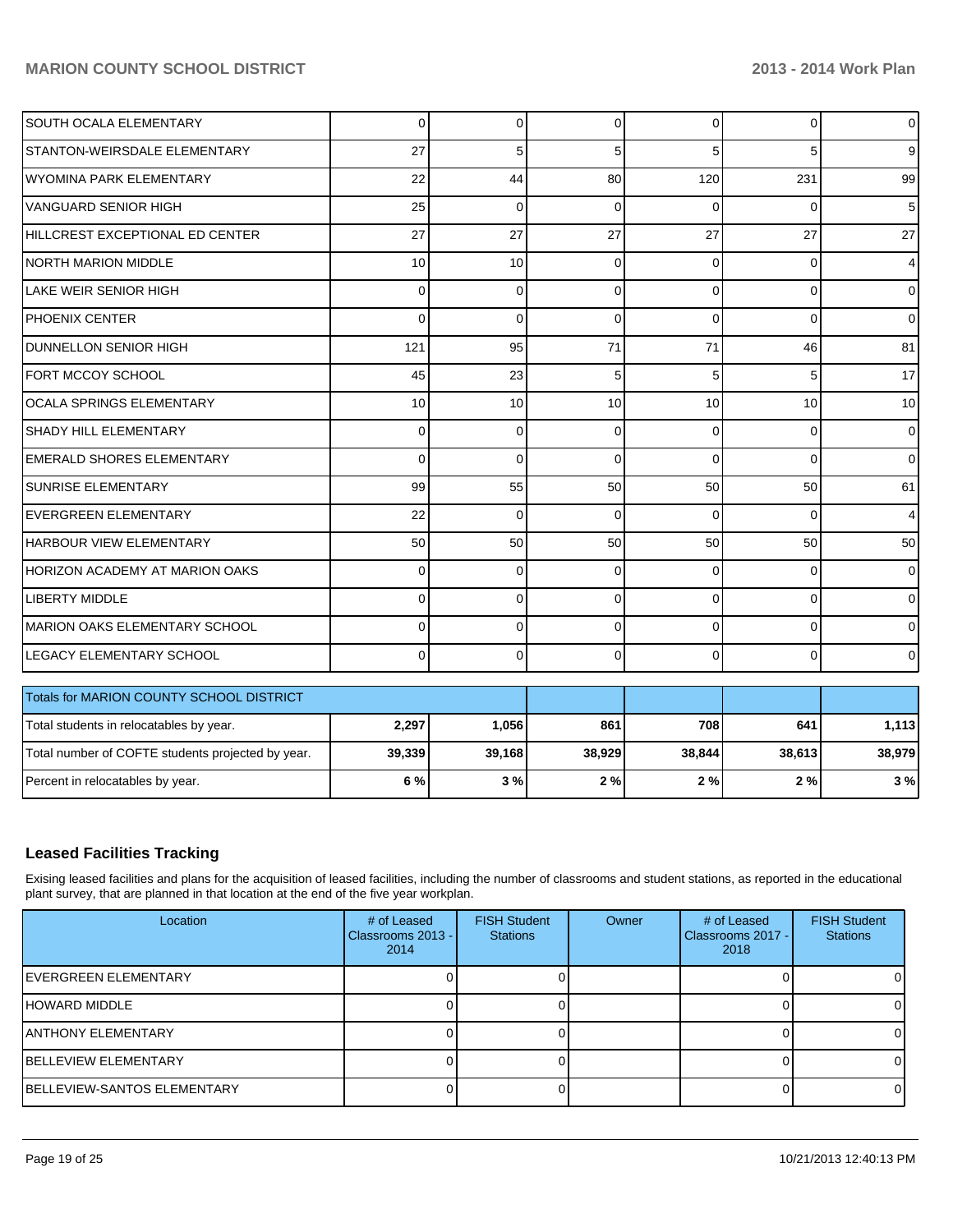| REDDICK-COLLIER ELEMENTARY                                     | $\Omega$    | $\Omega$ | 0        | 0        |
|----------------------------------------------------------------|-------------|----------|----------|----------|
| DUNNELLON MIDDLE                                               | 0           | 0        | 0        |          |
| <b>EAST MARION ELEMENTARY</b>                                  | 0           |          | $\Omega$ |          |
| <b>EIGHTH STREET ELEMENTARY</b>                                | 0           | 0        | 0        |          |
| <b>FESSENDEN ELEMENTARY</b>                                    | 0           |          | 0        |          |
| FORT KING MIDDLE                                               | 0           | 0        | 0        |          |
| WARD-HIGHLANDS ELEMENTARY                                      | 0           | 0        | $\Omega$ |          |
| LAKE WEIR MIDDLE                                               | 0           | 0        | 0        |          |
| MADISON STREET ACADEMY OF VISUAL AND<br><b>PERFORMING ARTS</b> | U           |          | 0        |          |
| DR N H JONES ELEMENTARY                                        | $\Omega$    | 0        | 0        |          |
| <b>NORTH MARION SENIOR HIGH</b>                                | $\Omega$    | 0        | 0        | o        |
| <b>OAKCREST ELEMENTARY</b>                                     | $\Omega$    | 0        | 0        |          |
| MARION TECHNICAL INSTITUTE                                     | $\Omega$    | 0        | 0        | o        |
| <b>OSCEOLA MIDDLE</b>                                          | $\Omega$    | $\Omega$ | 0        |          |
| <b>SPARR ELEMENTARY</b>                                        | $\Omega$    | 0        | 0        |          |
| SOUTH OCALA ELEMENTARY                                         | $\Omega$    | $\Omega$ | 0        |          |
| STANTON-WEIRSDALE ELEMENTARY                                   | $\mathbf 0$ | 0        | 0        | o        |
| WYOMINA PARK ELEMENTARY                                        | $\Omega$    | $\Omega$ | 0        |          |
| <b>VANGUARD SENIOR HIGH</b>                                    | $\Omega$    | 0        | 0        |          |
| HILLCREST EXCEPTIONAL ED CENTER                                | $\Omega$    | 0        | $\Omega$ |          |
| NORTH MARION MIDDLE                                            | $\Omega$    | 0        | 0        | o        |
| <b>LAKE WEIR SENIOR HIGH</b>                                   | $\Omega$    | $\Omega$ | 0        |          |
| <b>PHOENIX CENTER</b>                                          | $\Omega$    | 0        | 0        |          |
| <b>DUNNELLON SENIOR HIGH</b>                                   |             |          | 0        |          |
| <b>FORT MCCOY SCHOOL</b>                                       | 0           |          | ∩        |          |
| <b>OCALA SPRINGS ELEMENTARY</b>                                | $\Omega$    | 0        | 0        | 0        |
| <b>SHADY HILL ELEMENTARY</b>                                   | $\Omega$    | 0        | $\Omega$ | 0        |
| <b>EMERALD SHORES ELEMENTARY</b>                               | $\Omega$    | 0        | 0        | 0        |
| <b>HARBOUR VIEW ELEMENTARY</b>                                 | $\Omega$    | $\Omega$ | 0        | 0        |
| MAPLEWOOD ELEMENTARY                                           | $\mathbf 0$ | $\Omega$ | 0        | 0        |
| <b>ROMEO ELEMENTARY</b>                                        | $\Omega$    | $\Omega$ | 0        | 0        |
| <b>BELLEVIEW MIDDLE</b>                                        | $\Omega$    | 0        | 0        | 0        |
| DUNNELLON ELEMENTARY                                           | $\Omega$    | $\Omega$ | 0        | 0        |
| <b>COLLEGE PARK ELEMENTARY</b>                                 | $\Omega$    | 0        | 0        | $\Omega$ |
| COMMUNITY TECHNICAL & ADULT EDUCATION<br><b>CENTER</b>         | $\Omega$    | $\Omega$ | 0        | 0        |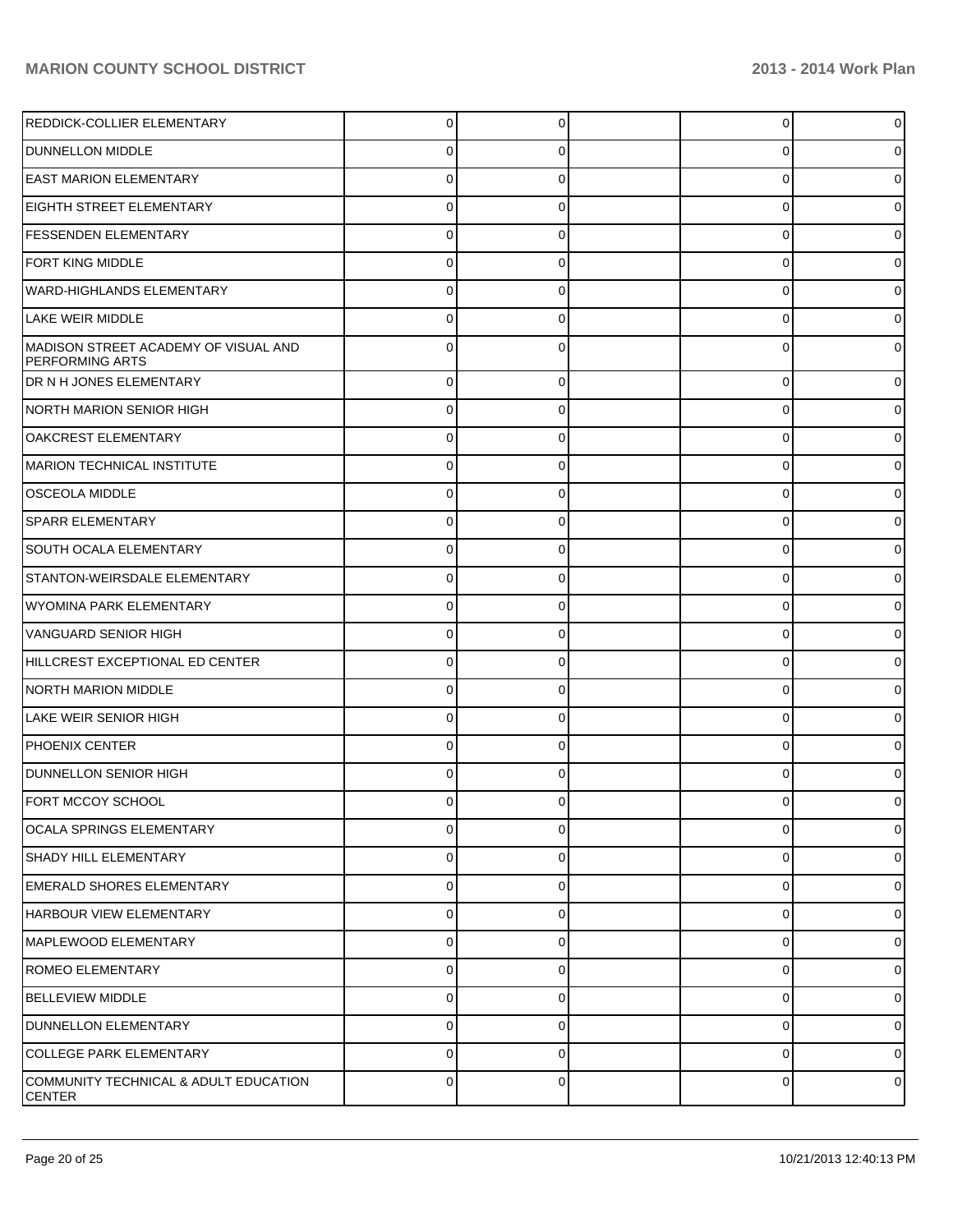| IBELLEVIEW SENIOR HIGH                |    |  |   | 0              |
|---------------------------------------|----|--|---|----------------|
| SADDLEWOOD ELEMENTARY                 |    |  |   | $\overline{0}$ |
| WEST PORT SENIOR HIGH                 |    |  |   | 0              |
| FOREST HIGH SCHOOL (NEW)              |    |  | ∩ | 0              |
| HAMMETT BOWEN JR. ELEMENTARY          |    |  |   | $\Omega$       |
| HORIZON ACADEMY AT MARION OAKS        |    |  | ∩ | 0              |
| <b>LIBERTY MIDDLE</b>                 | 01 |  | 0 | $\overline{0}$ |
| <b>IMARION OAKS ELEMENTARY SCHOOL</b> |    |  | ∩ | $\overline{0}$ |
| <b>GREENWAY ELEMENTARY</b>            |    |  |   | $\overline{0}$ |
| <b>SUNRISE ELEMENTARY</b>             |    |  |   | $\Omega$       |
| LEGACY ELEMENTARY SCHOOL              |    |  |   | $\Omega$       |
|                                       |    |  |   | 0              |

#### **Failed Standard Relocatable Tracking**

Relocatable units currently reported by school, from FISH, and the number of relocatable units identified as 'Failed Standards'.

Nothing reported for this section.

# **Planning**

#### **Class Size Reduction Planning**

**Plans approved by the school board that reduce the need for permanent student stations such as acceptable school capacity levels, redistricting, busing, year-round schools, charter schools, magnet schools, public-private partnerships, multitrack scheduling, grade level organization, block scheduling, or other alternatives.**

The available space within the District, in conjunction with planned capital outlay projects and projected capital outlay FTE, do not indicate the need for alternative scheduling or organization during this work period. The District currently employs block scheduling at some high schools and will re-district several schools at all levels in order to reduce a need for additional permanent student stations. With regard to portables, the District is planning to dispose of portables not meeting classroom standards and therefore will not have a need to erect additional permanent covered walkways to the District's various portables.

#### **School Closure Planning**

**Plans for the closure of any school, including plans for disposition of the facility or usage of facility space, and anticipated revenues.**

At this time, there are no plans to close any schools although the School Board will continue discussions on the subject.

No existing property pertaining to a school with capacity is expected to be disposed of.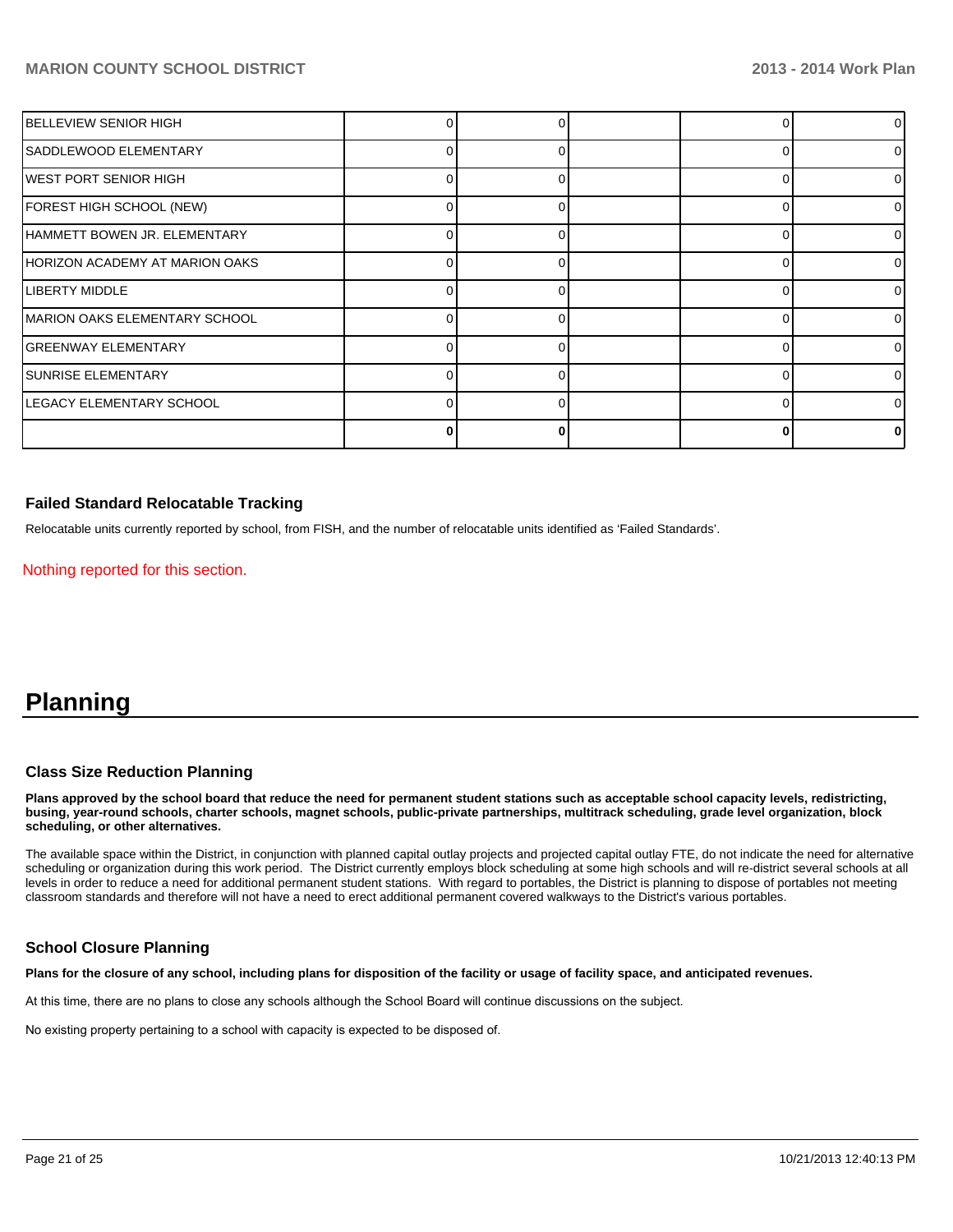Five Year Survey - Ten Year Capacity **10/21/2013** MARION COUNTY SCHOOL DISTRICT

**Schedule of capital outlay projects projected to ensure the availability of satisfactory student stations for the projected student enrollment in K - 12 programs for the future 5 years beyond the 5-year district facilities work program.**

No items meet the criteria.

Five Year Survey - Ten Year Infrastructure **10/21/2013** MARION COUNTY SCHOOL DISTRICT

**Proposed Location of Planned New, Remodeled, or New Additions to Facilities in 6 thru 10 out years (Section 28).**

Not Specified

**Plans for closure of any school, including plans for disposition of the facility or usage of facility space, and anticipated revenues in the 6 thru 10 out years (Section 29).**

Not Specified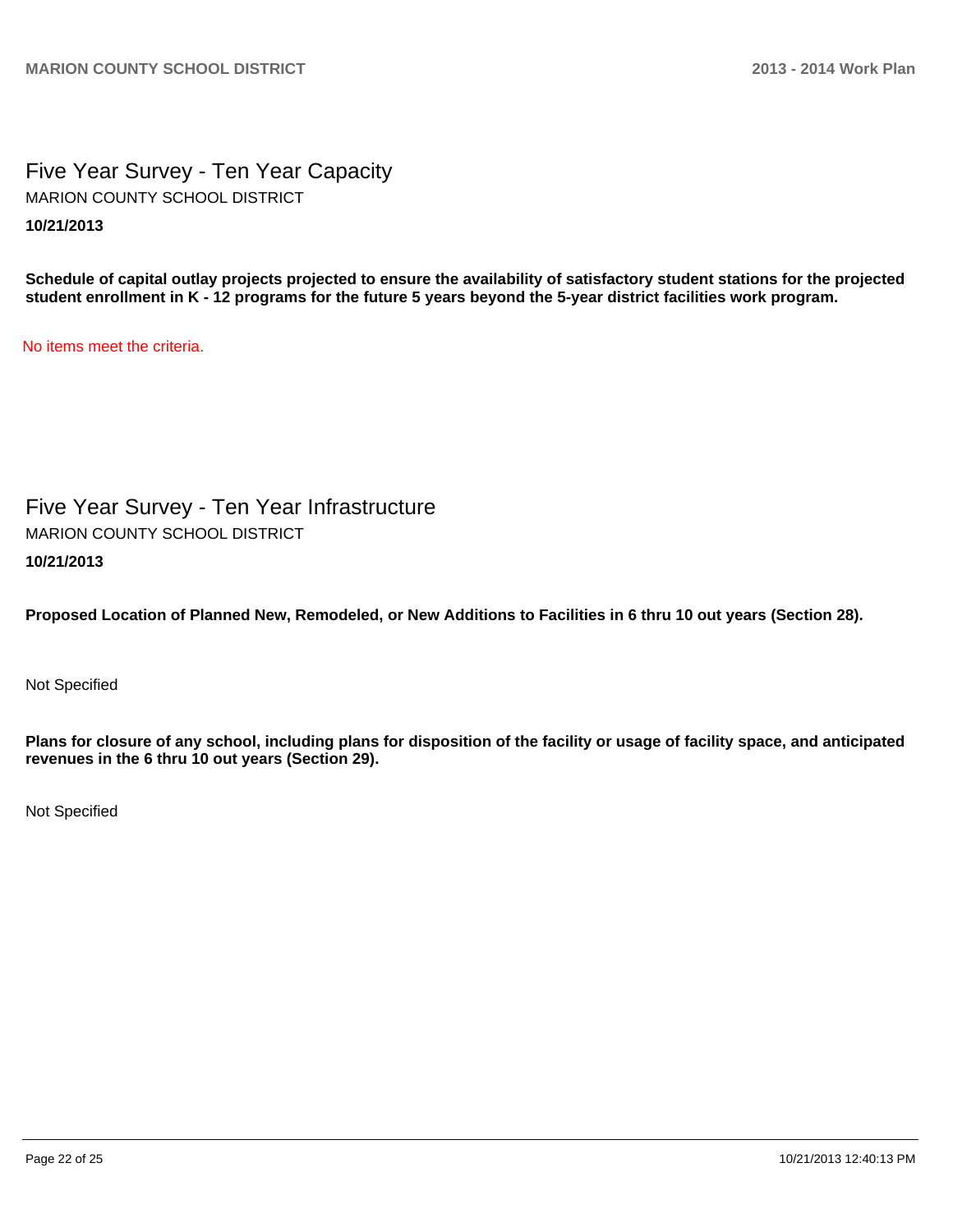## Five Year Survey - Ten Year Maintenance **10/21/2013** MARION COUNTY SCHOOL DISTRICT

**District projects and locations regarding the projected need for major renovation, repair, and maintenance projects within the district in years 6 - 10 beyond the projects plans detailed in the five years covered by the work plan.**

No items match the criteria.

# Five Year Survey - Ten Year Utilization

MARION COUNTY SCHOOL DISTRICT

**10/21/2013**

**Schedule of planned capital outlay projects identifying the standard grade groupings, capacities, and planned utilization rates of future educational facilities of the district for both permanent and relocatable facilities.**

| <b>Grade Level</b><br><b>Projections</b> | <b>FISH Student</b><br><b>Stations</b> | <b>Actual FISH</b><br>Capacity | Actual<br><b>COFTE</b> | Actual<br><b>Utilization</b> | Actual new<br><b>Student</b><br>Capacity to be<br>added/remove | Projected<br><b>COFTE</b> | Projected<br><b>Utilization</b> |
|------------------------------------------|----------------------------------------|--------------------------------|------------------------|------------------------------|----------------------------------------------------------------|---------------------------|---------------------------------|
| Elementary -<br>District Totals          | 21,565                                 | 21,565                         | 17,949.05              | 83.23 %                      |                                                                | 21,500                    | 99.70 %                         |
| Middle - District<br>Totals              | 13,549                                 | 12,189                         | 10,185.79              | 83.57 %                      |                                                                | 11,663                    | 95.68%                          |
| High - District<br>Totals                | 14,666                                 | 13,788                         | 11,691.80              | 84.80 %                      |                                                                | 11,299                    | 81.95%                          |
| Other - ESE, etc                         | 1,928                                  | 1,019                          | 184.27                 | 18.08 %                      |                                                                | 185                       | 18.16%                          |
|                                          | 51,708                                 | 48,561                         | 40,010.91              | 82.39 %                      |                                                                | 44,647                    | 91.94 %                         |

**Combination schools are included with the middle schools for student stations, capacity, COFTE and utilization purposes because these facilities all have a 90% utilization factor. Use this space to explain or define the grade groupings for combination schools.**

No comments to report.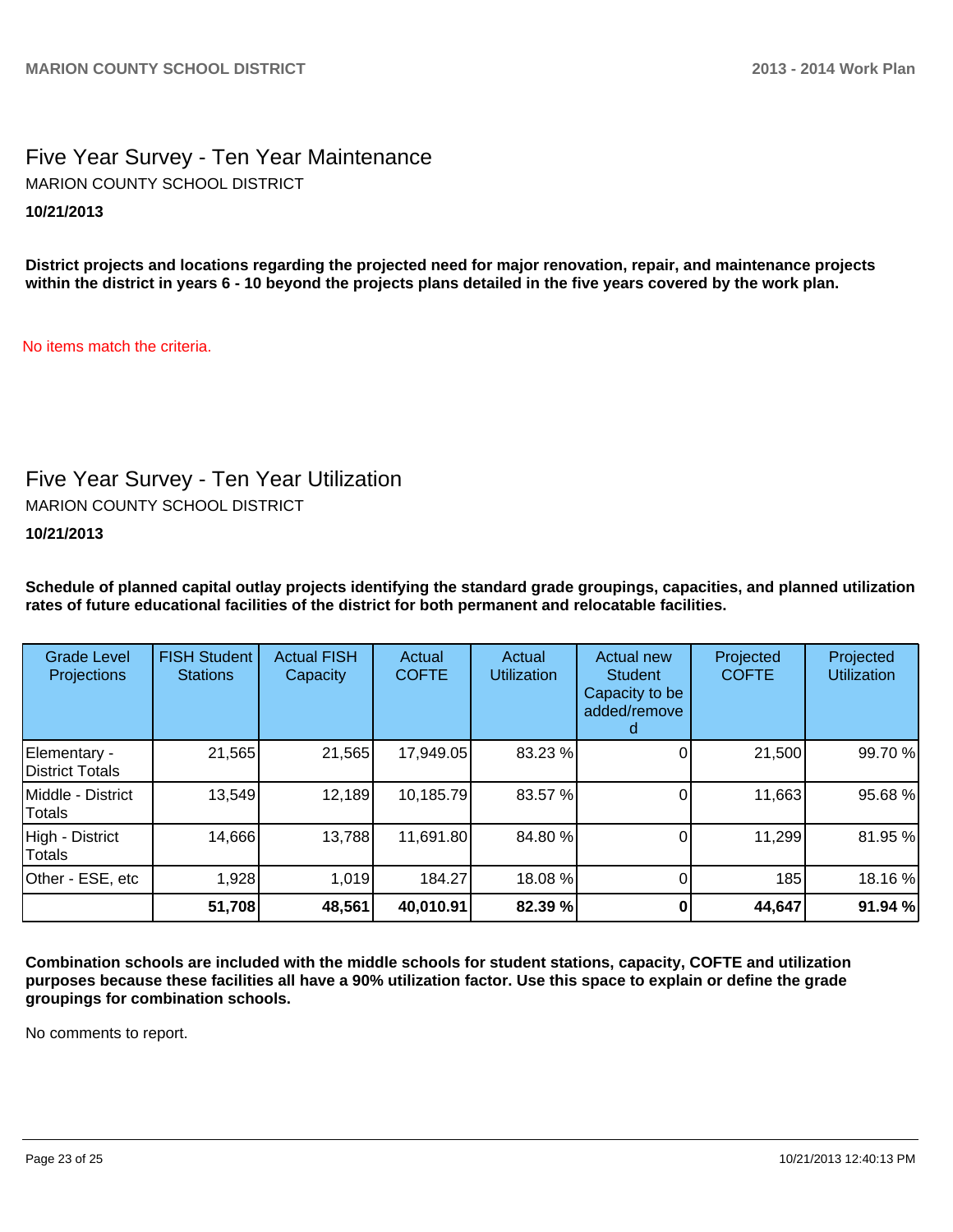## Five Year Survey - Twenty Year Capacity **10/21/2013** MARION COUNTY SCHOOL DISTRICT

**Schedule of capital outlay projects projected to ensure the availability of satisfactory student stations for the projected student enrollment in K - 12 programs for the future 11 - 20 years beyond the 5-year district facilities work program.**

No items match the criteria.

Five Year Survey - Twenty Year Infrastructure

MARION COUNTY SCHOOL DISTRICT

**10/21/2013**

**Proposed Location of Planned New, Remodeled, or New Additions to Facilities in the 11 through 20 out years (Section 28).**

Not Specified

**Plans for closure of any school, including plans for disposition of the facility or usage of facility space, and anticipated revenues in the 11 through 20 out years (Section 29).**

Not Specified